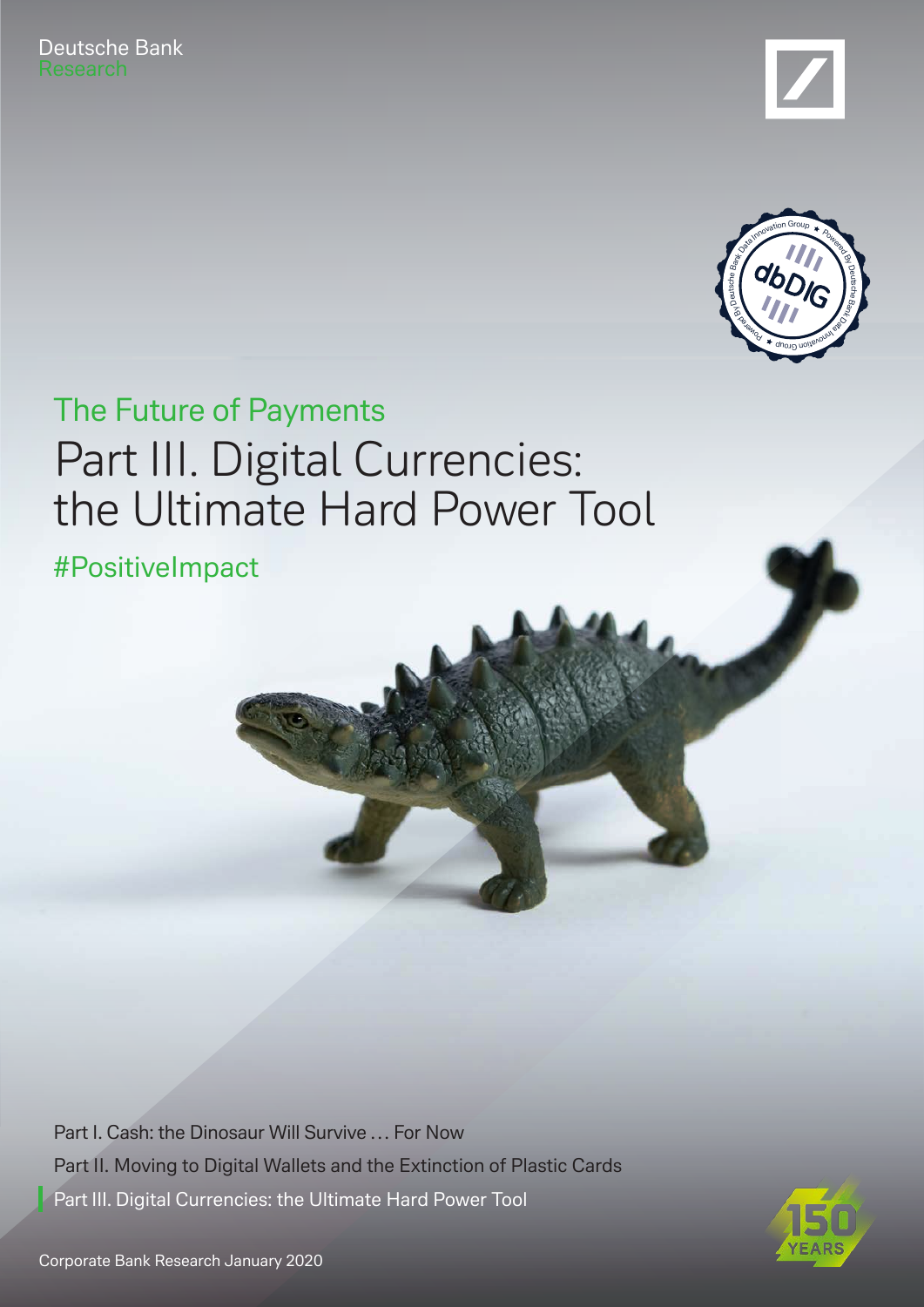### My personal conviction on the issue of stable coins is that we better be ahead of the curve. There is clearly demand out there that we have to respond to.

ECB President Christine Lagarde



I think the Internet is going to be one of the major forces for reducing the role of government. The one thing that's missing but that will soon be developed, is a reliable e-cash, a method whereby on the Internet you can transfer funds from A to B without A knowing B or B knowing A. The way I can take a \$20 bill hand it over to you and then there's no record of where it came from.

You may get that without knowing who I am. That kind of thing will develop on the Internet and that will make it even easier for people using the Internet. Of course, it has its negative side. It means the gangsters, the people who are engaged in illegal transactions, will also have an easier way to carry on their business.

Professor Milton Friedman in 1999, Nobel Prize winner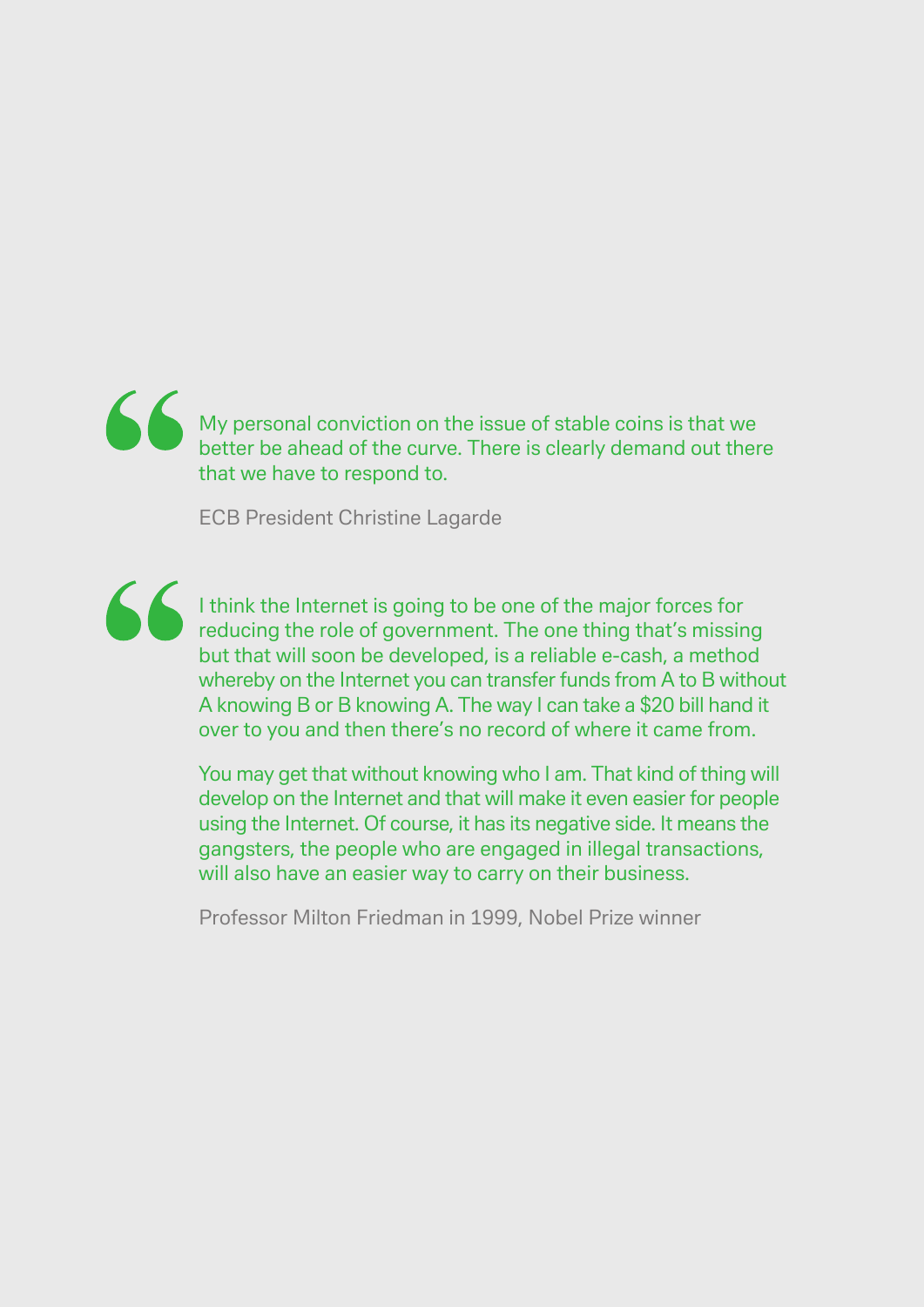# Summary on a Page

When people discuss the future of payments they tend to predict the end of cash. Our view is different. Not only do we think cash will be around for a long time, we see the transition to digital payments as having the potential to do no less than rebalance global economic power.

This piece is the third in a series of three pieces that examines the past, present, and future of the payments industry. We analyse the unexpected results of our proprietary survey of 3,600 customers across the US, UK, China, Germany, France and Italy and forecast trends in cash, online, mobile, crypto, and blockchain. The implications for customers and business are important; the potential macro and geopolitical consequences are profound.

We start by using the lessons of history to predict that cash will be a part of the economy for decades to come. Over centuries, people have developed a deep-rooted trust in paper and coins during uncertain times. Today is no different. For example, the trade war between the US and China has led notable investors to increase their cash holdings. Our survey shows that people also like cash because it allows them to more easily track their spending.

While cash will stay, the coming decade will see digital payments grow at light speed. That will lead to the death of the plastic card. Over the next five years, we expect mobile payments to comprise two-fifths of in-store purchases in the US, quadruple the current level. Similar growth is expected in other developed countries, however, different countries will see different levels of shrinkage in cash and plastic cards. In emerging markets, the effect could arrive even sooner. Many customers in these countries are transitioning directly from cash to mobile payments without ever owning a plastic card.

Digitalisation will give businesses extra incentive to smooth the payments transition. For starters, when customers are comfortable with a payment technology, they tend to think less about how much they spend. Furthermore, as the data gleaned from payments becomes increasingly valuable, payment fees will approach zero. Business-to-business transactions will also benefit. Currently, corporates wait almost 70 days for payment from business customers. The number one reason for this is inefficient internal processes which lead to payment delays, something digitalisation can fix.

We can deduce much about the future of payments from developments in China where the country is developing world-leading digital payments infrastructure. There, the value of online payments is equivalent to three-quarters of GDP, almost double the proportion in 2012. Today, just under half of in-store purchases in China are made via a digital wallet, way above the levels in developed markets.

As China (and India) develop electronic, crypto, and peer-to-peer strategies, the epicentre of global economic power could shift. China is working on a digital currency backed by its central bank that could be used as a soft- or hard-power tool. In fact, if companies doing business in China are forced to adopt a digital yuan, it will certainly erode the dollar's primacy in the global financial market.

Many are sceptical about digital currencies citing the large energy needs and point out that currencies such as bitcoin and Facebook's libra have encountered significant regulatory hurdles. Yet, if the growth in blockchain wallet users continues to mirror that of internet users, then by the end of the decade, they will number 200 million, quadruple the current level. This will be encouraged by governments, banks, corporates, and payment providers who all stand to benefit from the digitalisation of payments. And when countries and companies eventually look back at the way they transitioned to digital payments, it may become very apparent how they achieved their standing in the world economy.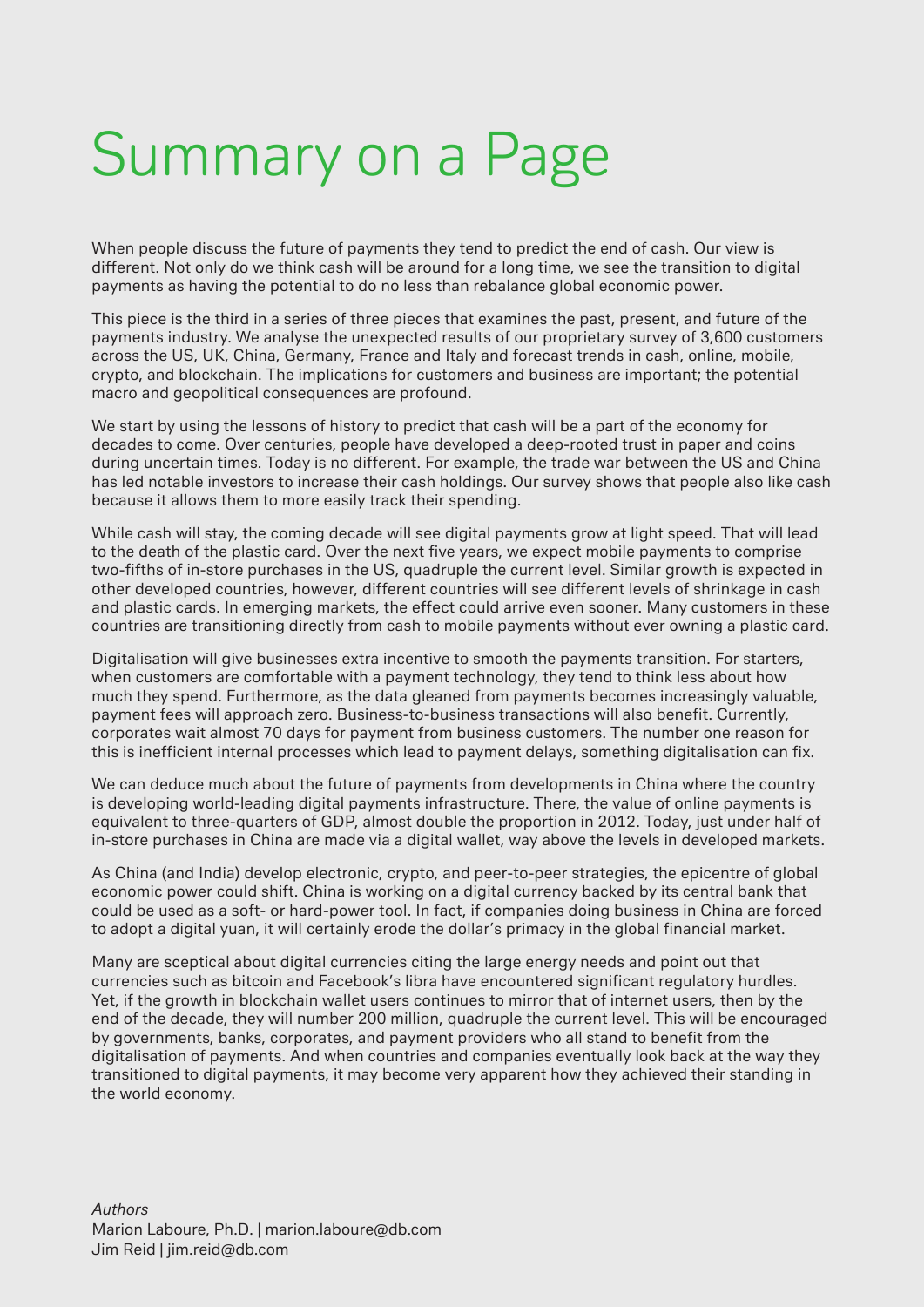### Introduction: From Globalisation to Decoupling

Still in their infancy, digital currencies have the potential to radically change payments, banking, central banking, and the balance of economic power. We have already moved away from the gold standard to fiat money, so why could we not take the next leap toward a digital currency?

Digital currencies (sometimes also referred as digital money, electronic money or electronic currency), either privately- or publicly-issued, are a type of currency available in digital form. Examples include virtual currencies, cryptocurrencies and central bank digital currency (CBDC). Digital money can either be centralized, where there is a central point of control over the money supply, or decentralized, where the control over the money supply can come from various sources.



Source: Adaptation from Bank for International Settlements (2017) based on Bech and Garratt (2017). Notes: The Venn-diagram illustrates the four key properties of money: issuer (central bank or not); form (digital or physical); accessibility (widely or restricted); and technology (account-based or token-based). Bank deposits are not widely accessible in all jurisdictions.

We believe a new digital currency could become mainstream within the next two years. In the long run, a digital currency could eventually replace cash (see our essay titled [Cryptocurrencies: The Twenty-First](https://www.dbresearch.com/PROD/RPS_EN-PROD/PROD0000000000503196/Imagine_2030.PDF#page=60)  [Century Cash\)](https://www.dbresearch.com/PROD/RPS_EN-PROD/PROD0000000000503196/Imagine_2030.PDF#page=60).

The main contestants for a mainstream digital currency, at this time, are Facebook's libra and the Chinese government's digital currency. Facebook, with nearly 2.5 billion users (one-third of the world's population), and China, with more than 1.4 billion inhabitants, have the potential to advance digital currencies into the mainstream.

<sup>1</sup> The Bank of International Settlements defined three examples of current technological and design features of crypto-assets relative to other traditional assets: (1) they are digital and virtual in nature; (2) they rely on cryptography and advanced mathematical techniques to restrict the transmission of data to the<br>intended parties; (2) they use distributed ledger technolog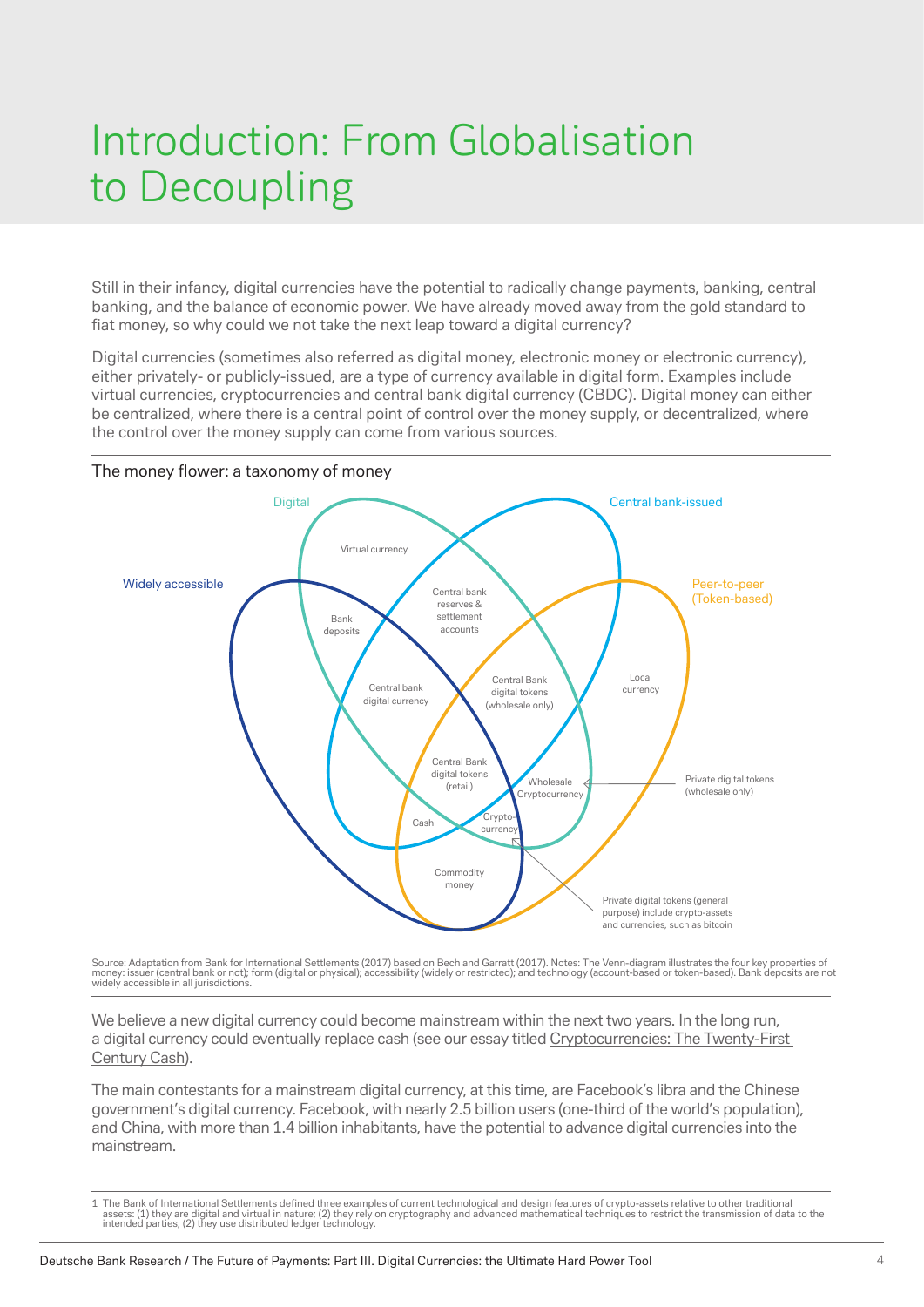Facebook announced its proposed cryptocurrency and payment system, libra, in June 2019. The launch had been planned for early 2020 but it now seems that the end of 2020 or later is more likely.

At the end of 2019, the Chinese government, without a formal announcement, stated it would be launching a People's Bank of China (PBoC) digital currency. The plans were finalised and approved in October 2019, so a pilot launch at the end of 2020 seems plausible. If this materialises as expected, China will become the first major economy to use a digital currency. That will pressure other countries to set up their own digital currencies. A government-issued digital currency could be a powerful political and economic tool for China.

To break into the global payment market, digital currencies must overcome some headwinds and forge alliances with key stakeholders. These might include mobile payment apps (Alipay, WeChat Pay, Apple Pay, Google Pay), card providers, and worldwide retailers (Alibaba, Amazon, Walmart). Assuming that (a) governments back them; and (b) they become stable; and (c) consumers and merchants can get more value by using these new currencies, then increased adoption rates will more rapidly lead to mainstream use. We are still in the early days of change, but if current trends continue, there could be two hundred million blockchain wallet users by 2030.

Our exclusive survey of 3,600 customers in China, France, Germany, Italy, the UK, and the US found that millennials envision a purely digital currency. A large majority of millennials believe cryptocurrencies will be good for the economy and said they have already bought and sold a cryptocurrency. More than a third of millennials believe that cryptocurrencies are already replacing cash.

The final section of this report focuses on factors that promote and hinder the adoption of cryptocurrencies. We present an overview of how private and government sectors are embracing (or not) this new technological reality. Finally, we consider what the global economy will look like if (or when) a digital currency emerges in China.

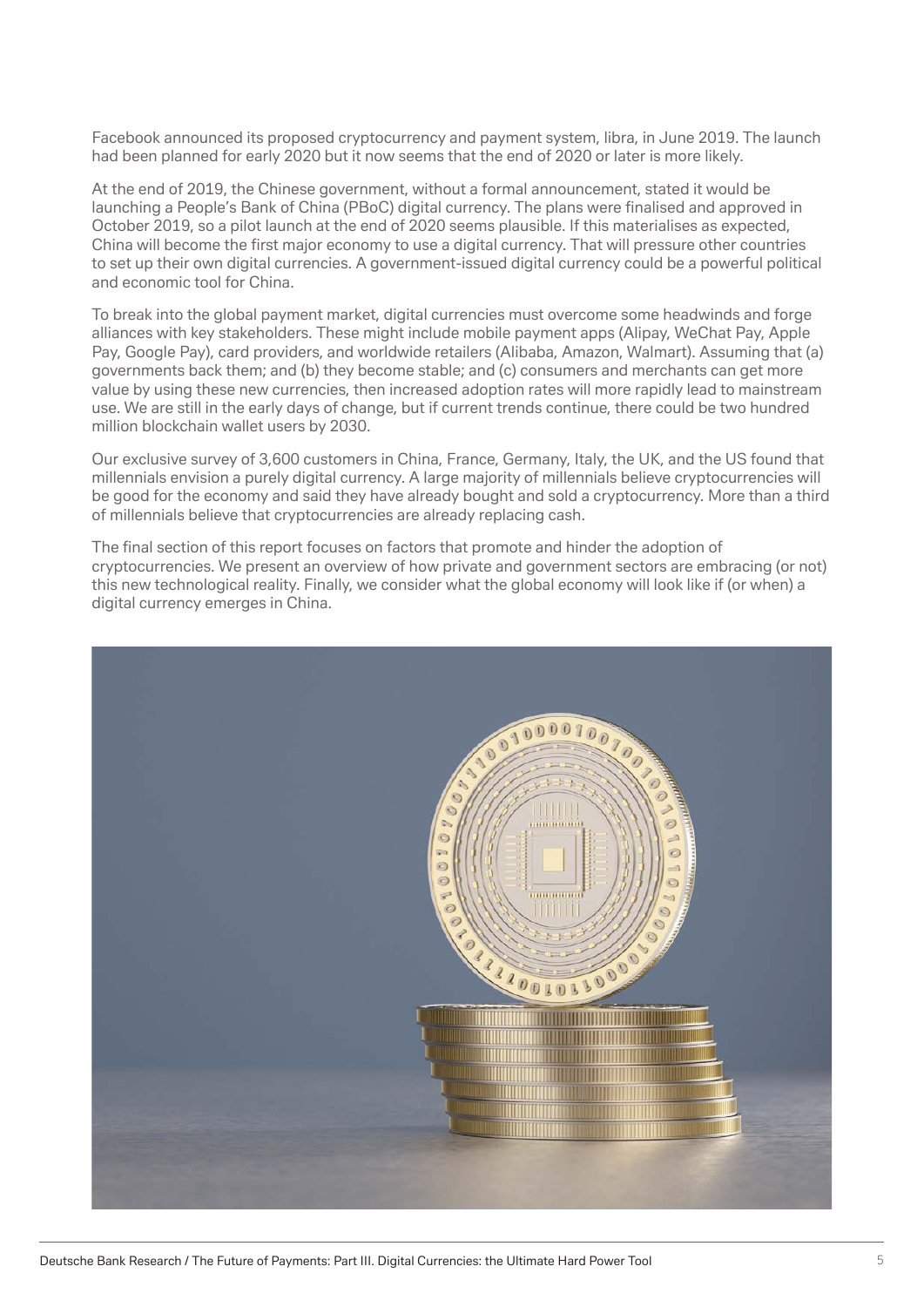### Current Adoption Rates of Cryptocurrencies: Age and Cultural Factors

For investors, crypto-assets have numerous advantages compared to traditional assets, which could lead more and more people to use cryptocurrencies. First, they could offer a low or negative correlation with financial assets, meaning they might not be driven by interest rates. Second, they can decompose composite returns, thereby offering a more precise exposure to alpha return components; that is, they can enable people to trade a revenue stream that comprises a share price/ROE, somewhat like securitisation. Third, a cryptocurrency can enable individual assets to be compiled into a composite asset for better return profiles, like a "composable token" or SET protocol. Fourth, cryptocurrencies can fractionalise financial assets for accessible investments.

Cryptocurrencies have been around for about a decade, but it was not until 2017, when bitcoin's price surged to nearly \$20,000, that they grabbed significant global attention. If we connect the dots between the dematerialisation of payments and the rise of cryptocurrencies, we can envision a near future in which cryptocurrencies gain broad acceptance. This view is supported by trends among young generations who readily accept digital currencies and payments.

Overall, though, relatively few people have bought and sold cryptocurrencies. They are largely seen as a supplementary means of financial transactions rather than as necessary or advantageous substitutes for mainstream methods. They have not been widely accepted as a means of payments despite their wellknown benefits: security, speed, minimal transaction fees, ease of storage, and relevance in the digital era.

Today's adoption rates could, and likely will, change. If the Chinese government, along with Google, Amazon, Facebook, or Apple (the so-called GAFA group), or a Chinese company like Tencent can overcome some of the barriers to cryptocurrencies (discussed later), then cryptocurrencies could become more appealing. This will hasten their adoption and give them the potential to replace cash.

The chart below shows the adoption rate of blockchain wallets as compared to the adoption rate of the Internet. At least for now, the curves are similar after adjusting for scale. If current trends continue, there could be two hundred million blockchain wallet users by 2030.



Sources: Deutsche Bank calculations, InternetWorldStats.com, and Blockchain.com. We measured "adoption rate" by the number of users adopting the Internet<br>and bitcoin since each went public. In this case, the Internet and b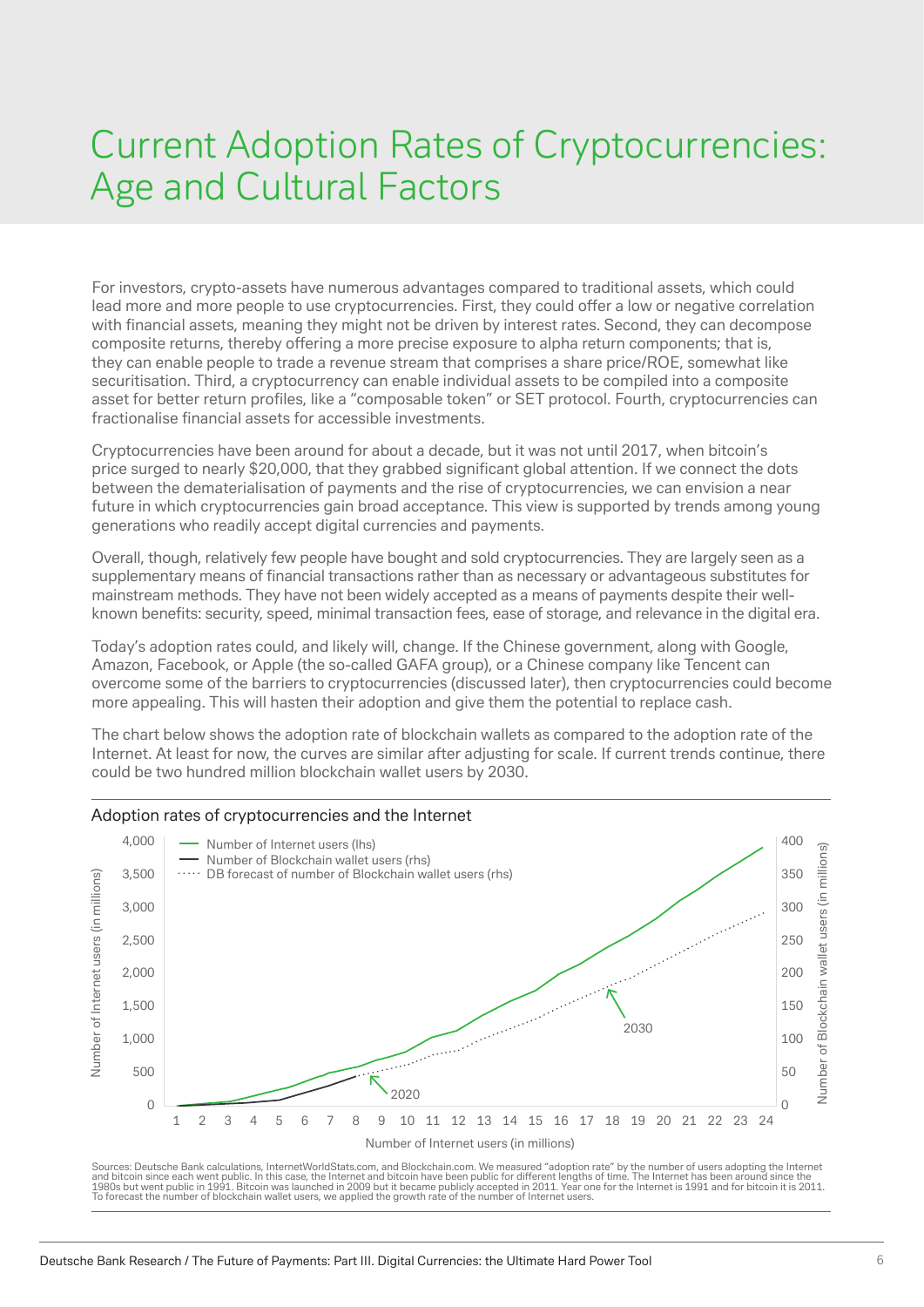With those broad perspectives in mind, we can then look more closely at the adoption rates as affected by age and culture.

#### Comparing the Perspectives of Young and Old

The current adoption rates of cryptocurrencies are influenced by generational views, as shown in the graph below.



#### Citizens who have bought or sold cryptocurrencies

Looking more closely at generational influences on adoption rates, our proprietary survey revealed three main barriers preventing a move from cash to cryptocurrencies. Each is related to age. Older people surveyed had more fears about cryptocurrencies, found them harder to understand, believed they create volatile financial bubbles (like the dotcom bust), and saw them as low-liquidity financial instruments. A third of those surveyed had no idea how cryptocurrencies work, and 40 percent only had a partial understanding. As you can see below, we found a stark contrast between older and younger people, with the latter expressing more positive views about cryptocurrencies.



Citizens who agree with the following statements about cryptocurrencies

Source: dbDIG Deutsche Bank Research. Note: include China, France, Germany, Italy, the UK and the US.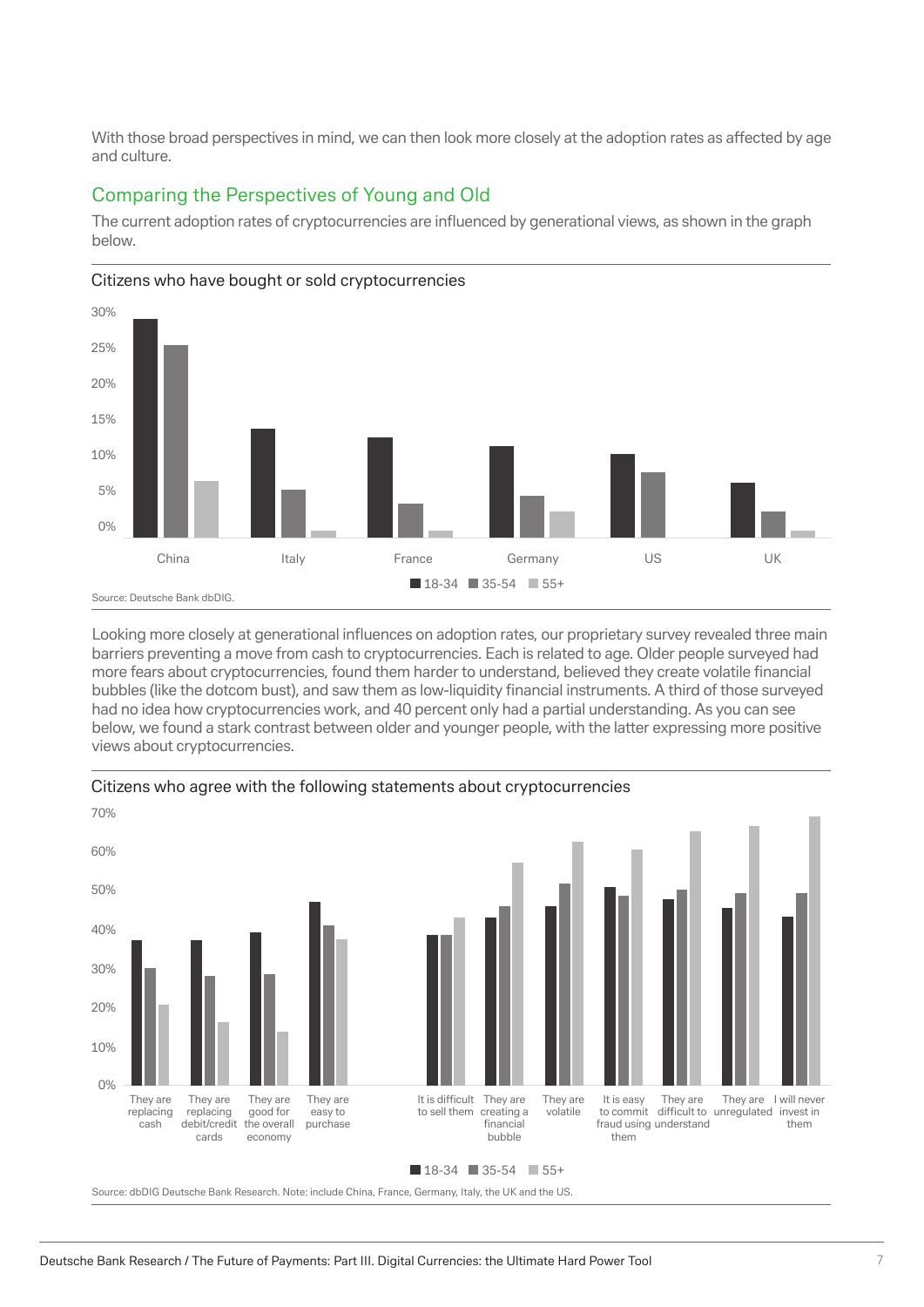#### Privacy vs. Convenience: Cultural Perspectives and Adoption Rates

The adoption rates of cryptocurrencies are also influenced by cultural perspectives. The central cultural question surrounding cryptocurrencies is related to the tension between privacy and convenience.

Banknotes and coins greatly reduce digital footprints. A cash transaction does not generate digital data. Therefore, no third party, such as a payment provider, will automatically receive transaction data, thereby increasing individual privacy.

However, as we discussed in [Part II](https://www.dbresearch.com/PROD/RPS_EN-PROD/PROD0000000000504508/The_Future_of_Payments_-_Part_II__Moving_to_Digita.pdf). Moving to Digital Wallets and the Extinction of Plastic Cards, consumers have a strong preference for digital payments, primarily due to greater convenience. Cards and smartphones, for example, eliminate the need for carrying cash and coins. Merchants don't need to use armoured trucks to take cash to the bank each day.

Perspectives on these two poles—privacy vs. convenience—vary from culture to culture. Interestingly, our survey shows that citizens in advanced economies are more worried about privacy than people in emerging economies. According to our survey, Americans (22 percent), British (21 percent), French (29 percent), Germans (42 percent), and Italians (19 percent) reported concerns about anonymity and traceability. A tenth of Chinese reported similar concerns.

The tension between privacy and convenience could diminish as the global population across all cultures becomes more knowledgeable about how cryptocurrencies and blockchain technologies work. That's because cryptocurrencies promise to enable financial transactions that are both digitally convenient and individually private.

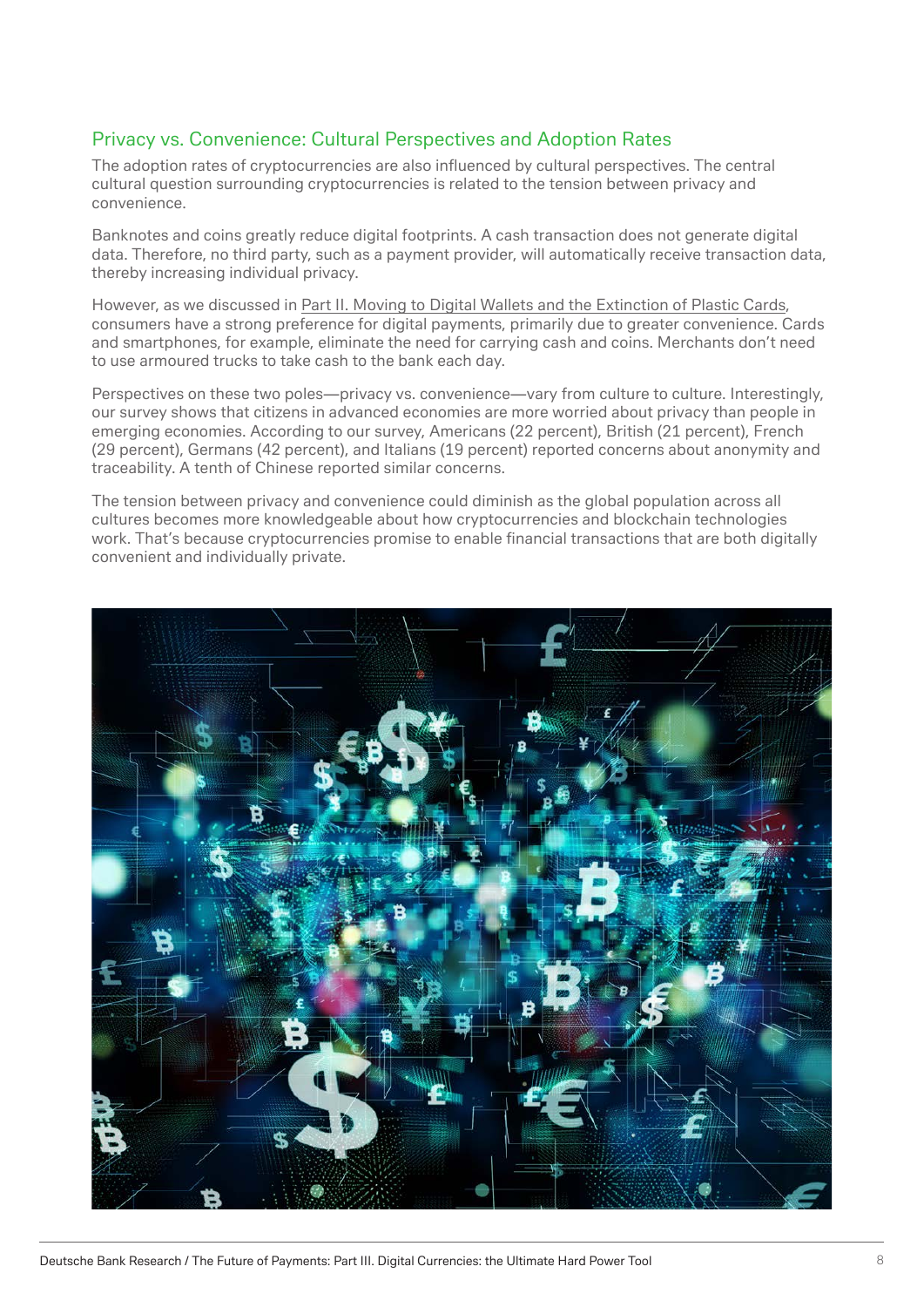### Regulatory, Economic, and Technological Factors

In addition to age and cultural perspectives, other technological and regulatory factors play a major role in how widely digital currencies will be used around the world. In this section, we look more closely at barriers that must be overcome if digital currencies are to be used as mainstream forms of financial transactions.

#### Regulatory Concerns

Regulatory reviews have identified numerous risks related to cryptocurrencies, but liquidity, custody, anti-money laundering (AML), and security are the most prominent. Specifically, private cryptocurrencies significantly increase the risk of financial crime (e.g. AML, KYC, bribery, sanctions, and tax evasion). We expect that technological solutions and regulation will evolve to sufficiently address this concern.

Another risk—market manipulation (of price and volume)—is already known to occur. Furthermore, people can cash out illegal gains made with a cryptocurrency very rapidly, even across borders, which presents law enforcement agencies with jurisdictional complications. Then there is the problem of complex layering. People can transfer bitcoin to zcash to ether and then trade using an ether-to-dollar contract in order to cash out in a third jurisdiction. This approach can be very portable even though the crypto-asset is pseudo-anonymous.

No cryptocurrency will ever be able to emerge as a mainstream payment solution without approval from regulators. Governments have already started regulating cryptocurrencies around the globe, both in advanced and emerging economies. In the United States, the Internal Revenue Service issues decisions on how bitcoin earnings should be taxed, and bitcoin wallets must now comply with anti-money laundering rules.

Last year's announcement of Facebook's libra spooked the world's major central banks into swift action. Jerome Powell, the US Federal Reserve chairman, in congressional testimony less than a month after libra's introduction, said this proposed currency raised "many serious concerns regarding privacy, money laundering, consumer protection, and financial stability." He stated the Fed's view that libra cannot be allowed to go forward. Other central banks followed suit, with Christine Lagarde, the ECB president, warning that cryptocurrencies are "shaking the system." This constant friction between fintech innovation and regulatory efforts is likely to be an ongoing concern.

One reason for small recent gains in cryptocurrency use is the privacy they offer. For several years, people believed that bitcoin could facilitate anonymous transactions beyond governments purview. However, blockchain does keep track of transactions; it just doesn't reveal them publicly. Governments can use other information to reconcile any transaction and obtain identities, something that is particularly useful for anti-money laundering requirements and for identifying criminal use.

#### End-to-End Financial Infrastructure

Today, cryptocurrencies are not widely accepted by retailers and buying cryptocurrencies with a debit or a credit card remains difficult. Therefore, in order for cryptocurrencies to achieve global reach in the payment market, alliances must be forged with key mobile payment apps, card providers, and retailers. The Chinese digital currency could be used across major payment platforms, including WeChat Pay, Alipay, and UnionPay. It is strategically positioned to become de facto a global digital currency in emerging economies.

We could easily envision Facebook using an upgraded version of libra—or any other cryptocurrency initiated by Google, Amazon, or Apple—to establish a global cryptocurrency. Facebook operates through social networks on a global scale and benefits from its own ecosystem of services, including WhatsApp, Instagram, and Facebook Messenger. Several merchants and video games are selling directly through Facebook. Facebook launched a new payments system in November 2019 called Facebook Pay available across Facebook, Messenger, Instagram, and WhatsApp. Libra could be used for all of Facebook's services (directly or through a Facebook fixed exchange rate). Its initial stakeholders were Mastercard, Visa, Stripe, PayPal, Uber, and Spotify.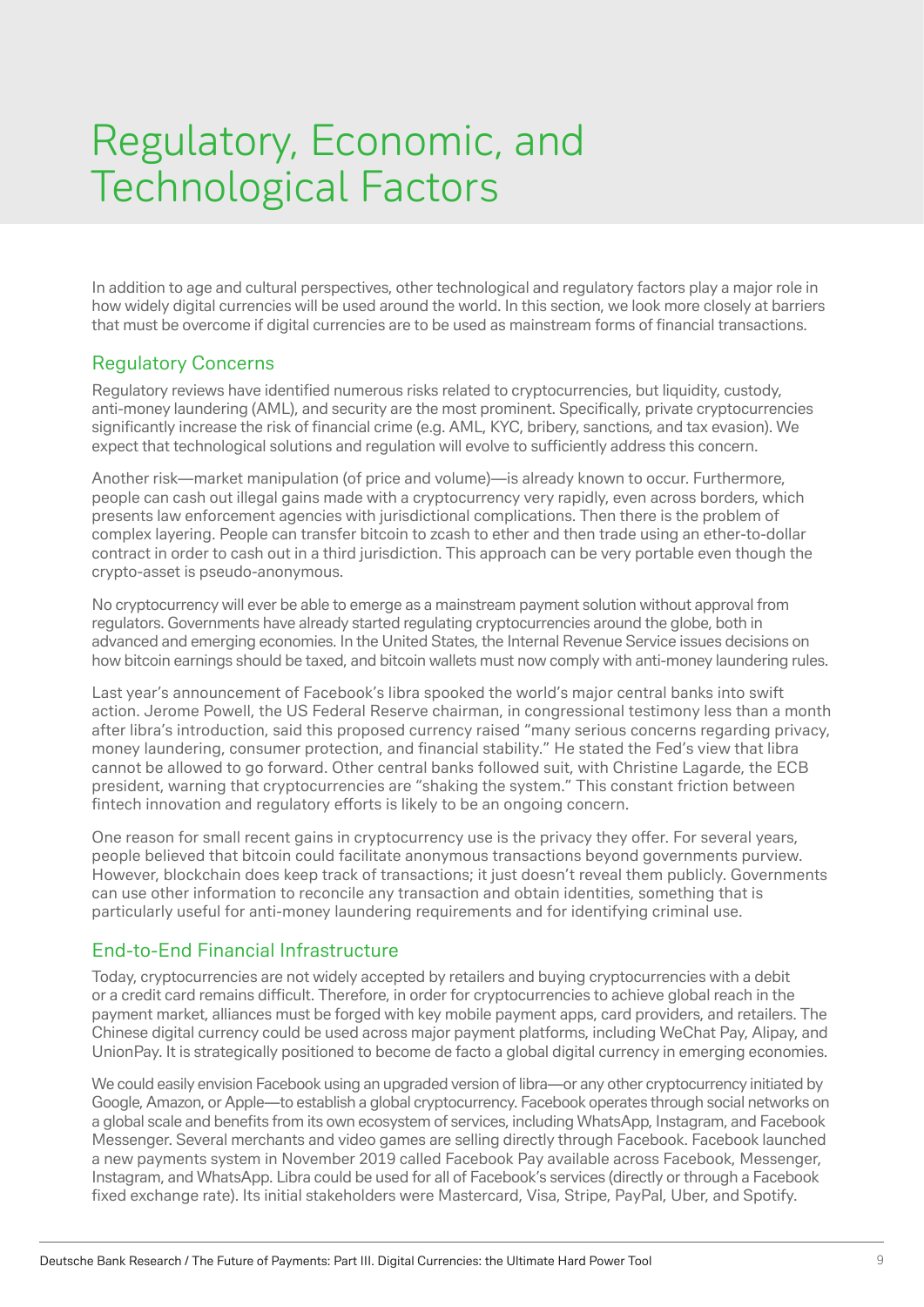#### Economic Stability and Reliability

Unless governments interfere, cryptocurrencies will likely lack price stability, making them risky to hold and invest in. Bitcoin has strongly fluctuated over the past few years. According to Blockchain.info, the average USD market price across major bitcoin exchanges fluctuated between \$177 and nearly \$20,000 between January 2015 and December 2017.

Such dramatic price fluctuations make it hard for bitcoin to function as a stable store of value or as a means of exchange. It conjures memories of hyperinflation in Germany in 1920s and more recently in Argentina, Venezuela, and Zimbabwe. Imagine how hard it would be for e-retailers to set up a price for their goods in bitcoin. A used car could have been worth 110 bitcoins in early 2015 and only 1 bitcoin in December 2017!

Currency is also a unit of account for debt. Yet, bitcoin's large price fluctuations make it hard to even think about financing a small transaction, let alone a large transaction such as a house, with cryptocurrency debt. In 2017, the price of bitcoin-denominated debt would have risen tenfold. However, because salaries are paid in dollars, euros, or other currencies, they have not grown as rapidly. As a result, had bitcoin been widely used, the last year might have been massively deflationary.



People are working on ways to add more stability to privately developed cryptocurrencies with "stablecoins." Their value can be pegged to an existing asset, such as a commodity, or to a fiat currency for transaction and settlement processing on a DLT-powered business network with fewer legacy infrastructure expenses and operational costs. Since 2017, around 120 stablecoins have been created including Tether, which is the largest stablecoin. But this represents only 2 percent of bitcoin's market capitalisation. When we consider libra, it could use stablecoins pegged to fiat currencies like the dollar, the euro, and sterling.

#### Energy Consumption

Another important concern that could hinder widespread use of cryptocurrencies is related to energy consumption. The electrical energy required for "mining" cryptocurrencies is astounding. And because energy use increases proportionally with the cryptocurrency's market valuation, there are numerous alarms about the environmental impact of cryptocurrencies. One factor that might mitigate this is if capital currently engaged in the cryptocurrency market is be used to develop green technological advancements. This would act as a positive externality; that is, technological innovation in the financial sector that drives innovation in the energy sector.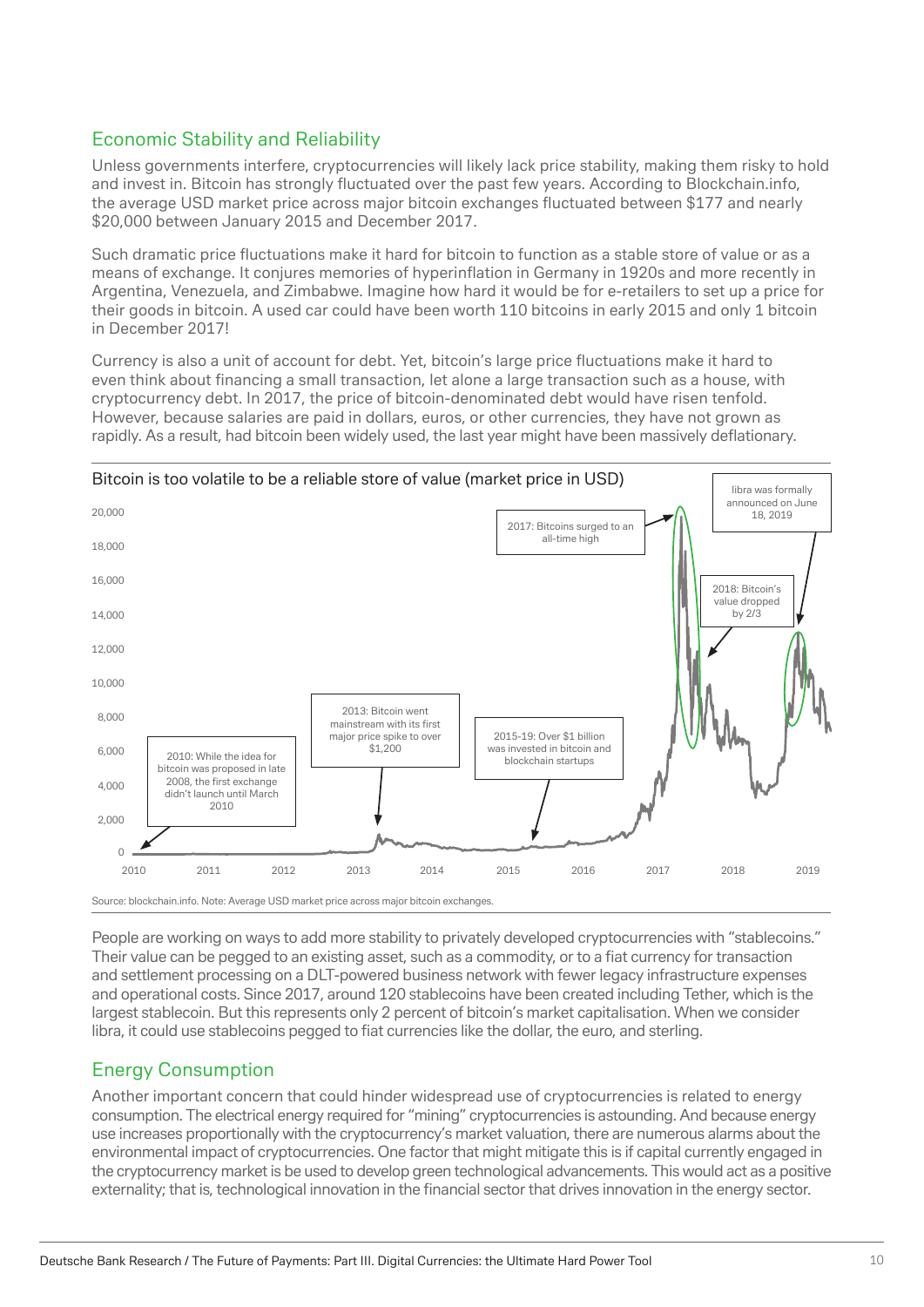### The Possibility of Sovereign Digital Currencies

What if central banks become more daring and start creating cryptocurrencies? A central bank cryptocurrency would provide an official form of money backed by the government and the capacity to exchange peer-to-peer without intermediaries (commercial banks). Cryptocurrencies utilise distributed ledger technology (DLT) to allow remote peer-to-peer transfer of electronic value in the absence of trust between contracting parties.

A central bank cryptocurrency could take two forms: (a) a widely accessible electronic currency available to the public for retail transactions; or (b) an electronic currency restricted only to large business transactions. The retail form of a central bank cryptocurrency would play the same role as any currency in circulation today, whereas the wholesale form would be like the reserves held by banks and other financial institutions. As with a traditional currency, it would be decentralised in transaction and centralised in supply.

#### Key design features of central bank money

|                                  |      | Existing central bank money |       | Central bank digital currencies |              |
|----------------------------------|------|-----------------------------|-------|---------------------------------|--------------|
|                                  |      | Reserves &                  |       | General                         | Wholesale    |
|                                  | Cash | settlement<br>balances      | Token | Accounts                        | only token   |
| 24/7 availability                |      | $\boldsymbol{\mathsf{x}}$   |       | $\checkmark$                    | $\checkmark$ |
| Anonymity vis-à-vis central bank |      | $\boldsymbol{\mathsf{x}}$   |       | ×                               |              |
| Peer-to-peer transfer            |      | $\boldsymbol{\mathsf{x}}$   |       | ×                               |              |
| Interest-bearing                 | ×    | $\checkmark$                |       | $\checkmark$                    |              |
| Limits or caps                   | ×    | $\boldsymbol{\mathsf{x}}$   |       | v                               |              |

Source: Bank for International Settlements (2018). Note:  $\checkmark$  = existing or likely feature,  $(\checkmark)$  = possible feature,  $*$  = not typical or possible feature.

Central bankers<sup>2</sup> have started to consider digital currencies as a new tool. Why would a cryptocurrency be more desirable than the reserve system in place today? What are the advantages for end users and central bankers?

#### Advantages for End Users

A central bank cryptocurrency could offer three main benefits: reduced risk of identity theft; increased efficiency in securities settlements and cross-border payments; and better currency stability.

First, it would reduce the risk of identity theft, of being tracked by a dangerous counterparty or direct advertiser, and of being spammed. Today's intermediated digital payment systems allow too much private information to be revealed to third parties (e.g. commercial banks). DLT would alleviate the problem.

Second, a central bank cryptocurrency would increase the efficiency of securities settlements and post-market activities. Today's security clearing and settlement process has a multi-day lag. The DLT of a cryptocurrency promises immediate securities clearing and settlements. This would increase efficiency and reduce associated reconciliation costs.

<sup>2</sup> For example, the Riksbank—the Swedish central bank—launched in 2017 its e-krona project and reported on how to straddle the difficult line between<br>anonymity, public backing, and compliance with anti-money laundering laws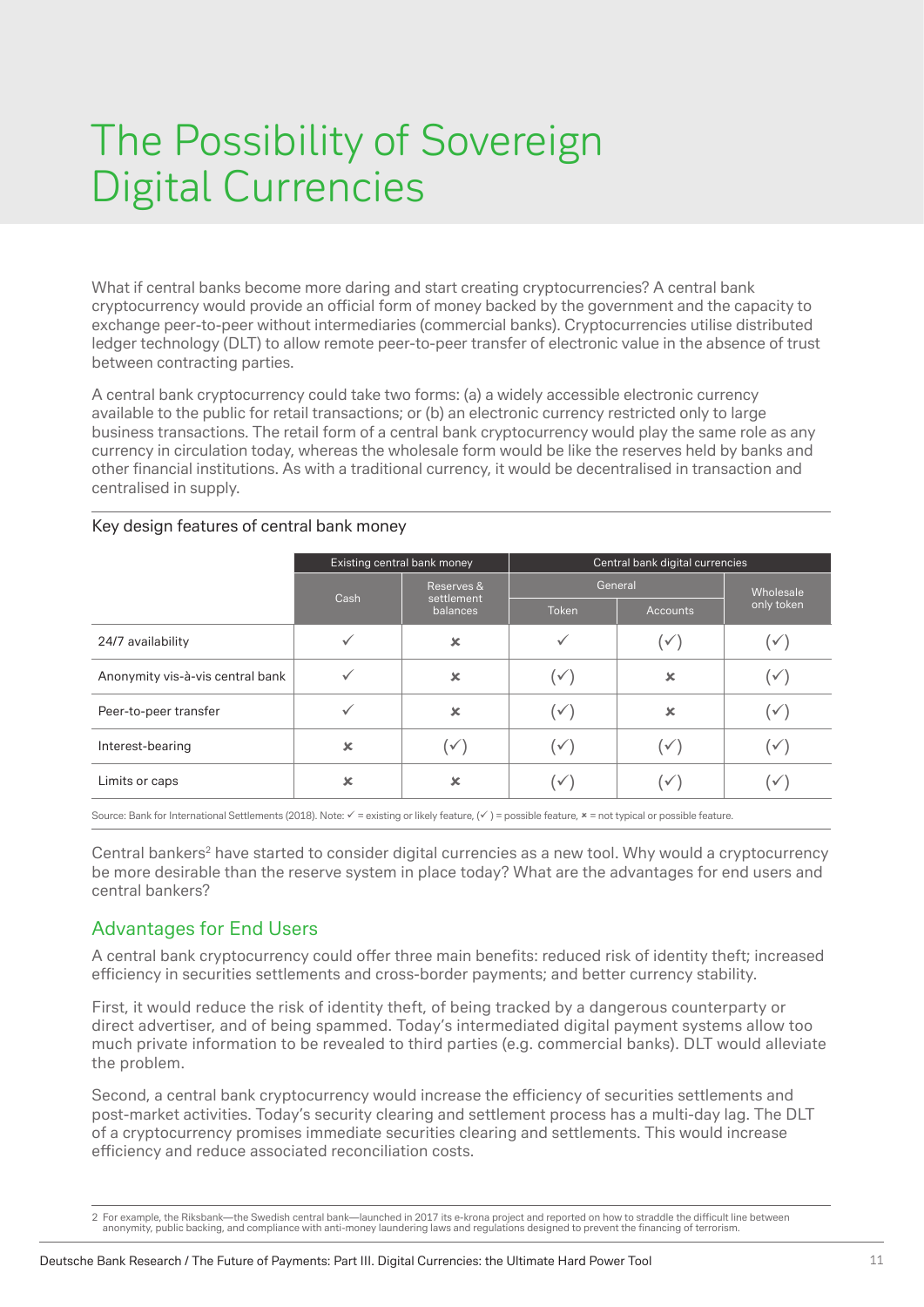Third, a cryptocurrency could also act as a more stable currency, especially for emerging economies which can experience higher currency volatility than advanced economies. Compared to the volatile nature of cash's purchasing power (caused by fluctuations in the price level), a cryptocurrency could be built in a way that maintains the real value of money. That would stabilise the holder's purchasing power. For example, under an indexation scheme, the nominal value of an individual's cryptocurrency holdings would increase temporarily during periods of above-target inflation.

#### Advantages for Central Bankers

Following the 2007-2008 financial crisis, the central banks of advanced economies cut interest rates. So far, only a few central banks have set negative interest rates. Introducing a fully digitalised currency (not necessarily a cryptocurrency) would eliminate the risk of cash hoarding, since cash would likely stop being used after the "full" introduction of a digital currency.

Central banks could rely on the currency interest rate as its primary monetary policy tool and thereby avoid using controversial, unconventional tools such as quantitative easing. This would substantially improve a central bank's ability to stabilise business cycles.

Finally, interest-bearing digital currencies could enhance competitiveness in the banking sector. People would have the option to move bank deposits into interest-bearing digital currency accounts at the central bank. Allowing the public to hold cryptocurrency accounts at central banks would resolve many problems caused by the current fractional reserve banking system. For example, the central bank would not be vulnerable to bank runs, and governments could stop providing deposit insurance and bailouts to institutions deemed "too big to fail." By doing so, moral hazard problems on the part of banks would be greatly reduced.

The use of DLT, however, has risks. According to the Bank for International Settlements, "in most instances, the risks associated with payments, clearing, and settlements are the same irrespective of whether the activity occurs on a central ledger or a synchronized distributed ledger. That said, DLT may pose new or different risks, including: (1) potential uncertainty about operational and security issues; (2) the lack of interoperability with existing processes and infrastructures; (3) ambiguity relating to settlement finality; (4) questions regarding the legality of DLT implementations; (5) the absence of an effective and robust governance framework; and (6) issues related to data integrity, immutability, and privacy. DLT is an evolving technology. It has not yet been proven to be sufficiently robust for wide-scale implementation."

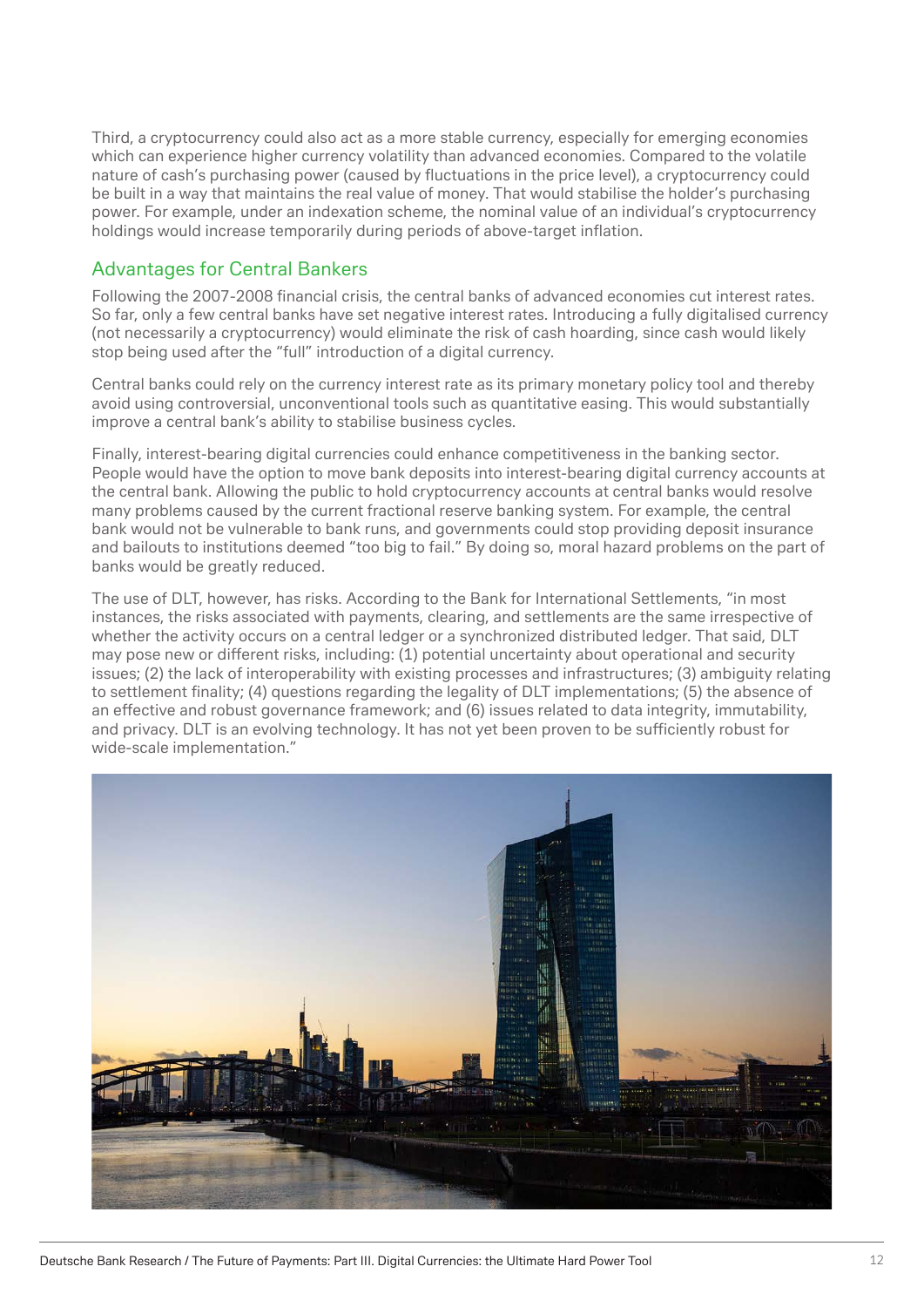### Implications for Corporations if a Chinese Digital Currency Emerges

#### What Corporations Can Do

Corporations that want to cater to a diverse market need to offer a variety of purchase options. For this reason, customised loyalty apps are popular at major chains. This type of payment system can easily be developed for any company by purchasing basic technology tools. For example, QR codes and social wallets are popular in China, where people use WeChat Pay and Alipay.

Applications can optimise business logistics, personalise customer experiences, and provide data needed for making decisions. For certain businesses, going cashless and adopting the newest technologies can significantly reduce operational overhead, increase productivity, and help with logistics. Software is available for business owners to access data in real-time from mobile devices and generate customisable reports.

As cryptocurrencies become more widely adopted, corporations will need to ensure they can handle new payment methods and offer a variety of crypto-based payment options. Corporations will need to analyse their target markets to understand which cryptocurrency is most viable for their products and customers. Corporates will need to select an exchange, such as Coinbase or BitPay, and encourage their prospects to adopt one. Then corporation may need to advertise that it accepts cryptocurrencies.

The legal implications of allowing cryptocurrency payments can be complex. In certain industries, such as financial services and pharmaceuticals, local governments may require the merchant to validate the identity of the customer. This could be more difficult with cryptocurrencies. Companies will need to establish the infrastructure to conduct a thorough legal and compliance analysis related to customer identity, taxation, liquidity, or other regulated issues. Following on from this, accounting and cashflow systems need to be adapted, especially if the company will be holding cryptocurrency for an extended time and wants to recognise it as revenue.

#### Worlds Apart: Decoupling or A Tale of Two Halves

The People's Bank of China started to conduct research on cryptocurrency as early as 2014 on a project called "DC/EP," (Digital Currency / Electronic Payment). Beyond replacing cash, the longterm goal of the PBoC's digital currency could be to improve the efficiency of transactions across the financial system.

Recently, due to the US-China trade war and Facebook's announcement of libra, the Chinese government sped up its efforts. In late October 2019, Chinese President Xi Jinping endorsed blockchain as "an important breakthrough for independent innovation of core technologies" in a meeting of the Political Bureau of the Chinese Communist Party's Central Committee. He has since repeated the PBoC's intention to replace cash with a central bank digital currency.

The People's Bank has not communicated what the technology behind its digital currency will be.<sup>3</sup> Despite that, it is likely that China's national digital currency plan will be fully backed by the central government and pegged one-to-one to the Chinese renminbi.4 Since the DC/EP is not tied to a bank account, the currency enables users to have anonymous transactions, which could offer the same advantage as libra in terms of digital payment. "The new digital currency will spot certain behavioural patterns using big data and identify the users" so the technology can "help the government crackdown on money laundering, tax evasion, and financing terrorist groups."<sup>5</sup>

<sup>3</sup> However, because of the president's recent speech on the importance of blockchain, some have predicted that the currency will be based on blockchain. The central band would probably prefer to be in control of the databas

<sup>4</sup> China's digital currency will be purely renminbi-backed while libra is likely to be backed by a basket of currencies. China's digital currency will fall under the<br>renminbi's capital controls, which restrict how much can

<sup>5</sup> According to Changchuan Mu, the new director of China's Research Institute on Digital Currency.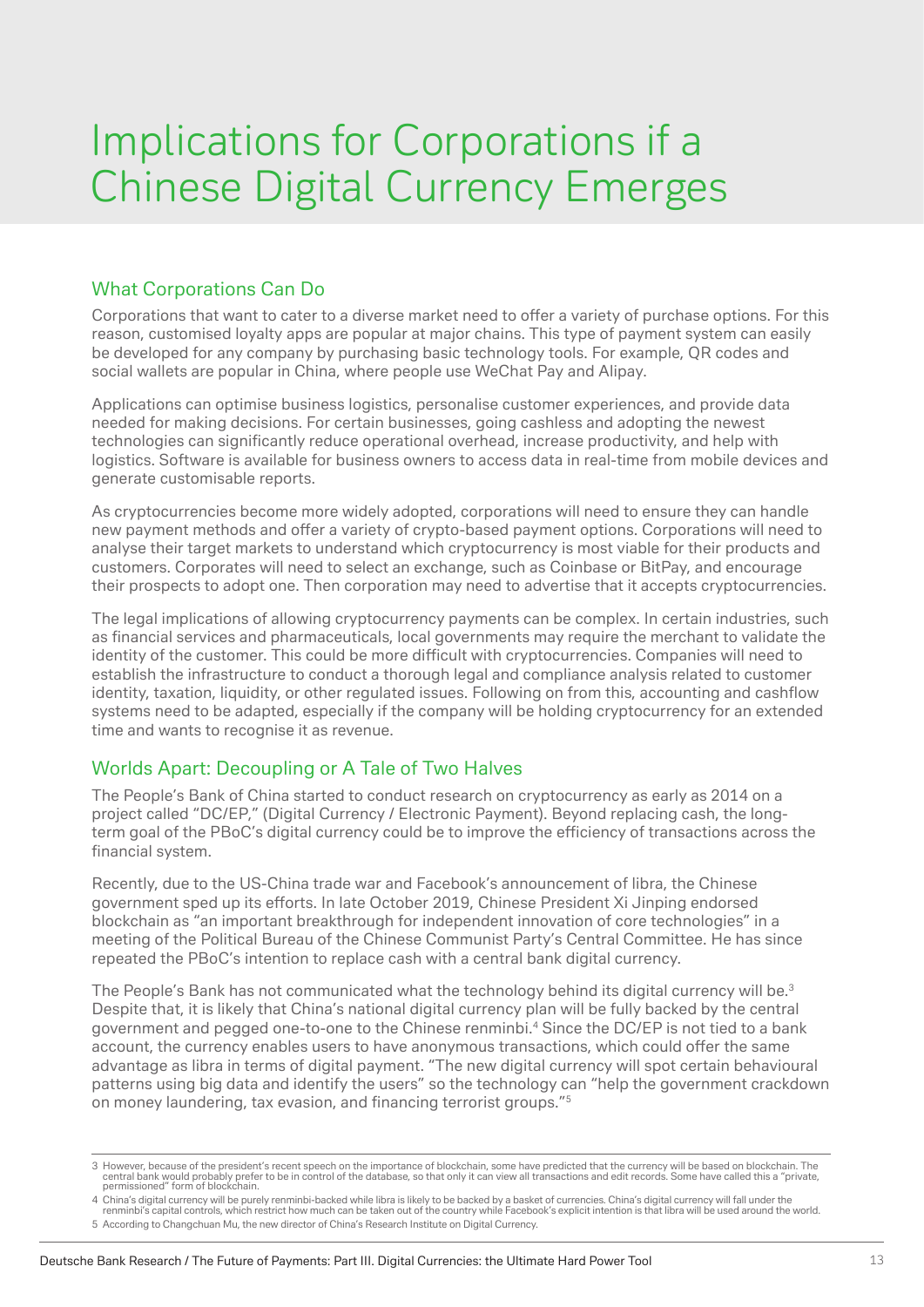The next question is what a state-backed digital currency would mean for the renminbi's internationalisation. If we only consider the digital currency itself, it probably will not change much. However, looking at the broader context, the relationship between China and the world is changing and China may follow the market recipe to help make the renminbi a dominant currency.

First and foremost, assuming the US does not ban libra, and other central banks loosen regulations over time, it seems likely that libra will become a dominant international currency. Until now, the dollar has generally remained the unipolar centre of the international monetary system despite widespread emerging markets crises in the 1990s and the financial upheaval of the late 2000s. We could easily envision a few extreme cases in which a country could fully embrace libra (e.g. Zimbabwe, with its recent history of rampant inflation, announced last year that it welcomes any alternative currencies). Even if Facebook is blocked in China, people could use indirect ways to purchase it from abroad.<sup>6</sup> And if libra is the only digital and mainstream currency, this is likely to reinforce the "dollar dominance."

Second, the launch of China's digital currency gains global significance because of China's standing as the world's second largest economy. China's share of world consumer spending increased from two per cent in 1980 to 12 per cent in 2018 in dollar terms. That puts China on track to become one of the world's biggest consumer markets before the end of the coming decade. Indeed, it could reach or even surpass the size of the US and EU markets. It is also the largest world exporter of goods since 2009 and the largest trading nation in the world. China has been reducing its relative exposure to the world while the world has been increasing its exposure to China.



#### China-World Exposure Index (trade, technology, and capital)

1.4

Source: McKinsey Global Institute analysis. Note: \*China, France, Germany, India, Japan, United Kingdom, and United States.

The Chinese government has made tremendous efforts to internationalise the renminbi, similar to the US intervention in the early twentieth century. From 2000 to 2015, the RMB share as a settlement currency in China's trade has increased from zero to 25 percent. The renminbi has now surpassed the euro, the second most-used currency in global trade, but it is still far behind other major currencies in international financial transactions unrelated to trade. There are different ways to calculate the below figure but the US dollar largely dominates in foreign exchange reserves and as the global payment currency.

6 There are still some agencies that use virtual private networks (VPNs) to buy bitcoin from foreign exchanges.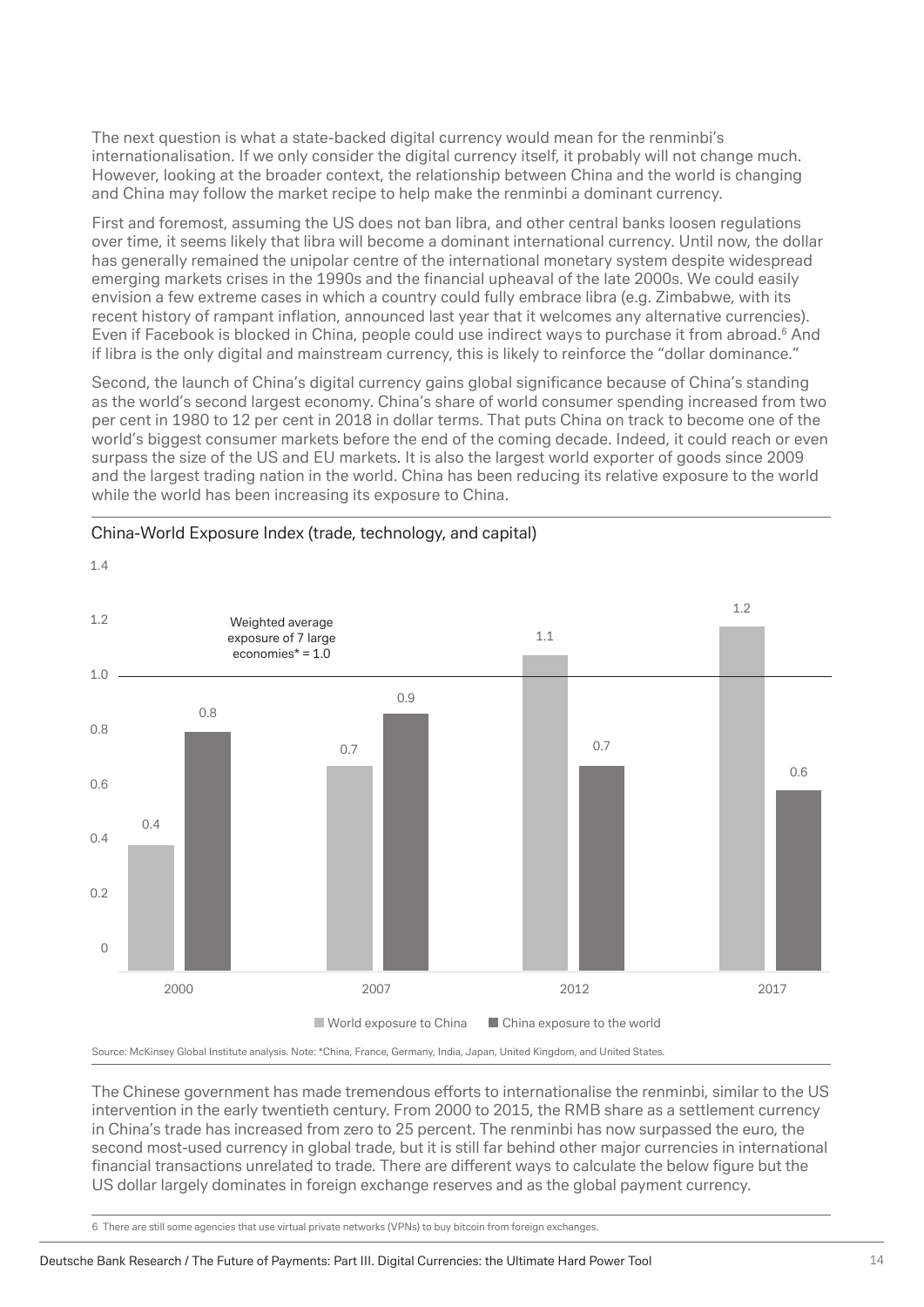

#### The dollar remains the dominant currency in the international monetary system (percent) 70%

Sources: Benoît Coeuré (2019) based on BIS, IMF, SWIFT, Gopinath (2015) and ECB calculations.

China aims to become a world leader in science and innovation by 2050. China is also massively investing in advanced technologies and is currently the second largest investor in artificial intelligence enterprises after the US. Indeed, China appears on track to have an "AI ecosystem" built by 2030. China's R&D expenditure surged from about \$9 billion in 2000 to \$293 billion in 2018 (the second-highest figure in the world behind the US). China benefits from advanced payments systems (especially settlement technologies) that could change the deal and attract merchants and vendors to use this new, more efficient currency.

China is gaining a decisive advantage over financial applications that use DLT. This will likely disrupt the GAFAMs, which have prospered with the help of the personal data of customers. Whoever dominates a blockchain will control the trust of users on that platform. Whoever dominates the first major state digital currency will control the banking and e-commerce sector within that nation (at least).

That being the case, our question here is not which currency dominates the global economy, but how to minimise the adverse effects of non-government cryptocurrencies, such as criminal activity or terrorism. Government-backed cryptocurrencies could deter international and national financial fraud. The global underground economy—tax evasion, criminal activities, terrorism—is much smaller than the legal economy (perhaps one-fifth the size), but such lawless activity is highly consequential. But if the US were to launch its own government-regulated digital currency, all transactions using US dollars could be traced by US authorities. For example, if any enemy nation were to use it to finance illegal activity, they would run a high risk of being caught and blocked.

And where interests diverge and do not coincide from those in Western countries, having a state-backed digital currency can prove useful. Of course, Western regulators could ban the use of the Chinese statebacked digital currency but it would not prevent it from being used in other emerging economies (Asia, Africa and Latin America) which could in turn generate underground demand in Europe and the US.

Regulators worldwide have prescribed the use of cryptocurrencies in banks and retail establishments. When all transactions could become digital, every exchange of goods or services for money can become known by authorities.

These effects for a currency, such as libra, are currently being worked through. libra, which is designed as a "permissioned" currency, is registered and regulated in Switzerland. Despite Switzerland's historical banking traditions, cooperation between the US and Switzerland may be greater than between the US and China.

Libra will be based on a basket of reserve currencies, including about 50 percent in US dollars. Because all dollar clearings must go through US-regulated entities, libra use will certainly give additional insights to US authorities.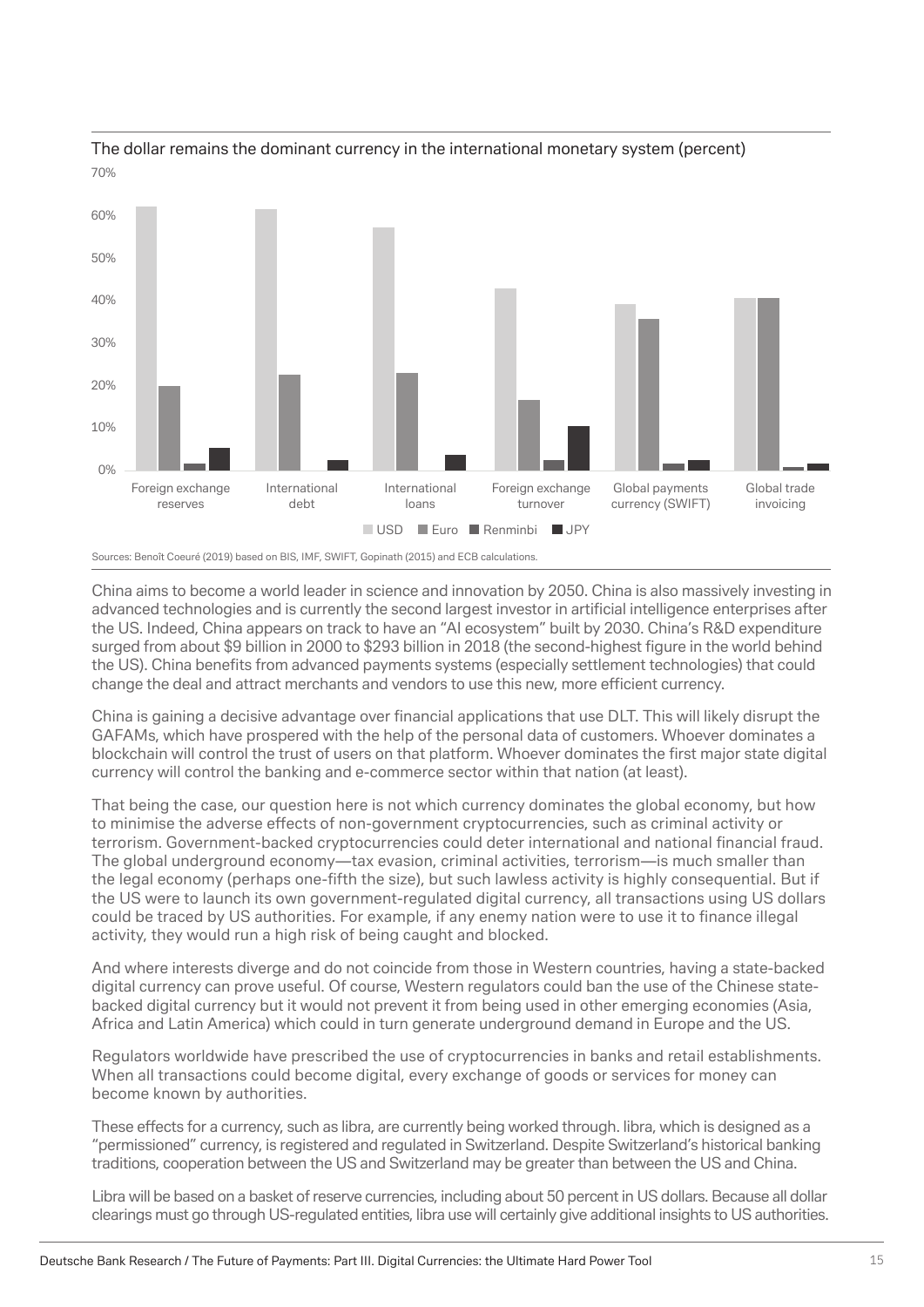That means that in the medium term, US dollar dominance should continue and the renminbi is unlikely to overtake the dollar anytime soon. Among other reasons, China's capital controls, and its limits on foreign holdings of bonds and equities will likely hold the renminbi back from supplanting the dollar in the global economy. That said, there is no doubt that the renminbi is gaining momentum on the global scale.

In the long run, if the trade deficit between China and the US widens far enough, a point could be reached where the dollar, euro, and renminbi share the global reserve currency spotlight. In that case, the renminbi could eventually dominate the other currencies. Moreover, a commitment from Chinese authorities to liberalisation efforts and further development of local capital markets, and more convenient payments technology, like Alipay or WeChat Pay, could catalyse greater international use of the renminbi.

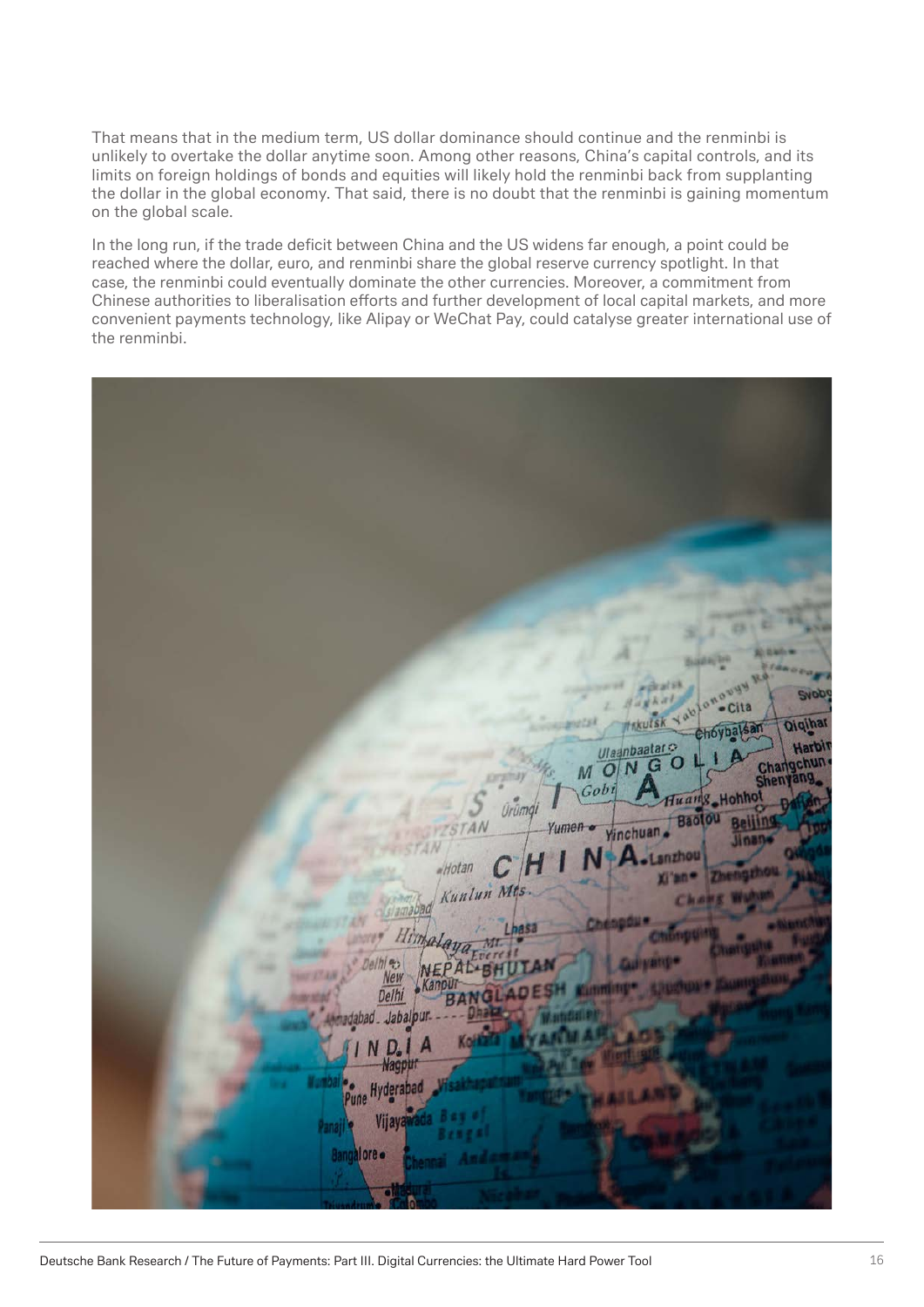### Conclusion: Are Cryptocurrencies the Twenty-First Century Cash?

Our twentieth-century payment system needs to be upgraded and digitised. Governments, particularly those in Western countries need to wake up before it is too late. That is because a private, loosely regulated digital currency is probably not the best response to the coming financial disruption. Rather, cryptocurrencies need to overcome three main hurdles to become widespread and that requires a degree of government planning.

First, they must become legitimate in the eyes of governments and regulators. To win that legitimacy, cryptocurrencies must achieve price stability and offer advantages to merchants and consumers. They must also allow for global reach in the payments market. To do this, alliances must be forged with key stakeholders: mobile apps, card providers, and retailers. If these challenges—and others, such as energy consumption—can be overcome, the future of cash is at risk.

Even if these requirements are met, new challenges could also arise. For starters, what might it mean to establish a robust digital financial system entirely on a foundation of electricity consumption? To envision a smooth transition toward a fully digitalised platform, the financial system needs to overcome an electricity shutdown or cyberattack. Governments might need to safely store backups of citizen data in another country. Estonia, for example, chose Luxembourg to store a comprehensive backup of government data, including details of its citizens' health, population, business registries, and even a data embassy.

Natural disasters, climate change, and global warming are also concerning. Disasters are infrequent, but they can be crippling. In 1989, Quebec was plunged into darkness for nine hours because of a solar flare. Cyberattacks are becoming more frequent. In January 2018, the Tokyo-based cryptocurrency exchange Coincheck reported that hackers had taken GBP 400 million. Even though transactions for many cryptocurrencies are public, all 523 million stolen coins ended up in nameless accounts.

As we look to the decades ahead, we should not be surprised if a new cryptocurrency were to unexpectedly emerge. Some countries with historically strong banking industries are considering cryptocurrencies. In addition, cryptocurrencies could pass through countries with more secretive banking systems. Cryptocurrencies could be a powerful tool for a digital war. The question is which country will take advantage of being the first to obtain licenses and build alliances. As that occurs, the line between cryptocurrencies, financial institutions, and the public and private sectors may become blurred.

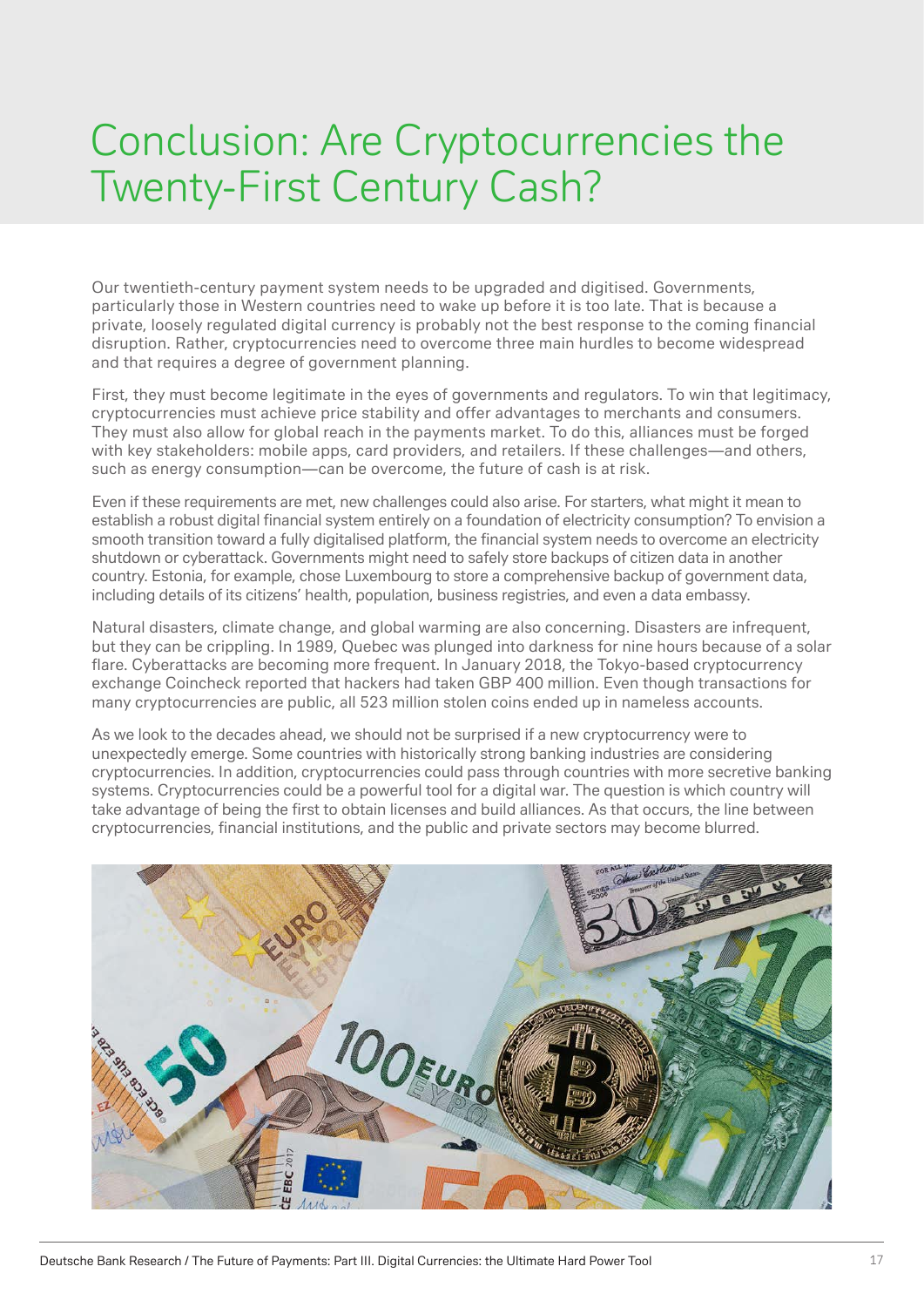## Appendix

Selected data from dbDIG survey of over 3,600 customers (further data available upon request).

|                        |           |           | Cash    |        |       |       |     |           | Dematerialized (Plastic Cards and Digital Wallets) |        |       |       |
|------------------------|-----------|-----------|---------|--------|-------|-------|-----|-----------|----------------------------------------------------|--------|-------|-------|
|                        | <b>US</b> | <b>UK</b> | Germany | France | Italy | China | US  | <b>UK</b> | Germany                                            | France | Italy | China |
| <b>Base</b>            | 33%       | 29%       | 59%     | 18%    | 33%   | 22%   | 66% | 70%       | 40%                                                | 79%    | 67%   | 66%   |
| Female                 | 33%       | 27%       | 58%     | 19%    | 35%   | 16%   | 66% | 73%       | 41%                                                | 76%    | 65%   | 67%   |
| Male                   | 32%       | 32%       | 60%     | 16%    | 31%   | 28%   | 66% | 67%       | 39%                                                | 83%    | 69%   | 63%   |
| 18-34                  | 37%       | 23%       | 53%     | 27%    | 40%   | 21%   | 62% | 76%       | 45%                                                | 70%    | 58%   | 71%   |
| 35-54                  | 30%       | 33%       | 52%     | 12%    | 33%   | 17%   | 69% | 67%       | 48%                                                | 86%    | 67%   | 65%   |
| $55+$                  | 32%       | 33%       | 71%     | 15%    | 25%   | 51%   | 66% | 67%       | 29%                                                | 81%    | 75%   | 42%   |
| Rural/ Countryside     | 40%       | 32%       | 65%     | 14%    | 42%   | 36%   | 57% | 68%       | 35%                                                | 81%    | 58%   | 61%   |
| Suburban               | 28%       | 29%       | 56%     | 21%    | 37%   | 22%   | 70% | 70%       | 42%                                                | 78%    | 63%   | 61%   |
| Urban                  | 36%       | 28%       | 59%     | 19%    | 29%   | 21%   | 63% | 72%       | 41%                                                | 79%    | 70%   | 68%   |
| Up to €20,000          |           |           | 72%     | 26%    | 49%   |       |     |           | 24%                                                | 69%    | 51%   |       |
| €20,000 to €29,999     |           |           | 61%     | 23%    | 29%   |       |     |           | 39%                                                | 73%    | 70%   |       |
| €30,000 to €39,999     |           |           | 63%     | 19%    | 30%   |       |     |           | 37%                                                | 77%    | 69%   |       |
| €40,000 to €49,999     |           |           | 67%     | 11%    | 21%   |       |     |           | 33%                                                | 89%    | 79%   |       |
| €50,000 to €69,999     |           |           | 47%     | 13%    | 26%   |       |     |           | 53%                                                | 83%    | 74%   |       |
| €70,000 to €99,999     |           |           | 47%     | 8%     | 18%   |       |     |           | 53%                                                | 90%    | 82%   |       |
| €100,000+              |           |           | 50%     | 11%    | 33%   |       |     |           | 50%                                                | 89%    | 67%   |       |
| Up to £20,000          |           | 37%       |         |        |       |       |     | 63%       |                                                    |        |       |       |
| £20,000 to £29,999     |           | 31%       |         |        |       |       |     | 67%       |                                                    |        |       |       |
| £30,000 to £49,999     |           | 29%       |         |        |       |       |     | 71%       |                                                    |        |       |       |
| £50,000 to £69,999     |           | 20%       |         |        |       |       |     | 80%       |                                                    |        |       |       |
| £70,000+               |           | 23%       |         |        |       |       |     | 77%       |                                                    |        |       |       |
| Up to \$15,000         | 54%       |           |         |        |       |       | 45% |           |                                                    |        |       |       |
| \$15,000 to \$24,999   | 38%       |           |         |        |       |       | 60% |           |                                                    |        |       |       |
| \$25,000 to \$34,999   | 37%       |           |         |        |       |       | 62% |           |                                                    |        |       |       |
| \$35,000 to \$49,999   | 36%       |           |         |        |       |       | 62% |           |                                                    |        |       |       |
| \$50,000 to \$99,999   | 28%       |           |         |        |       |       | 71% |           |                                                    |        |       |       |
| \$100,000 to \$149,999 | 18%       |           |         |        |       |       | 81% |           |                                                    |        |       |       |
| $$150,000+$            | 20%       |           |         |        |       |       | 77% |           |                                                    |        |       |       |
| Up to ¥119,999         |           |           |         |        |       | 31%   |     |           |                                                    |        |       | 58%   |
| ¥120,000 to ¥179,999   |           |           |         |        |       | 19%   |     |           |                                                    |        |       | 63%   |
| ¥180,000 to ¥239,999   |           |           |         |        |       | 17%   |     |           |                                                    |        |       | 66%   |
| ¥240,000 to ¥299,999   |           |           |         |        |       | 24%   |     |           |                                                    |        |       | 64%   |
| ¥300,000 to ¥449,999   |           |           |         |        |       | 16%   |     |           |                                                    |        |       | 84%   |
| ¥450,000 to ¥599,999   |           |           |         |        |       | 16%   |     |           |                                                    |        |       | 84%   |
| ¥600,000 to ¥999,999   |           |           |         |        |       | 6%    |     |           |                                                    |        |       | 83%   |
| ¥1,000,000+            |           |           |         |        |       | 6%    |     |           |                                                    |        |       | 89%   |

Demographics of people who prefer plastic cards and digital wallets payment methods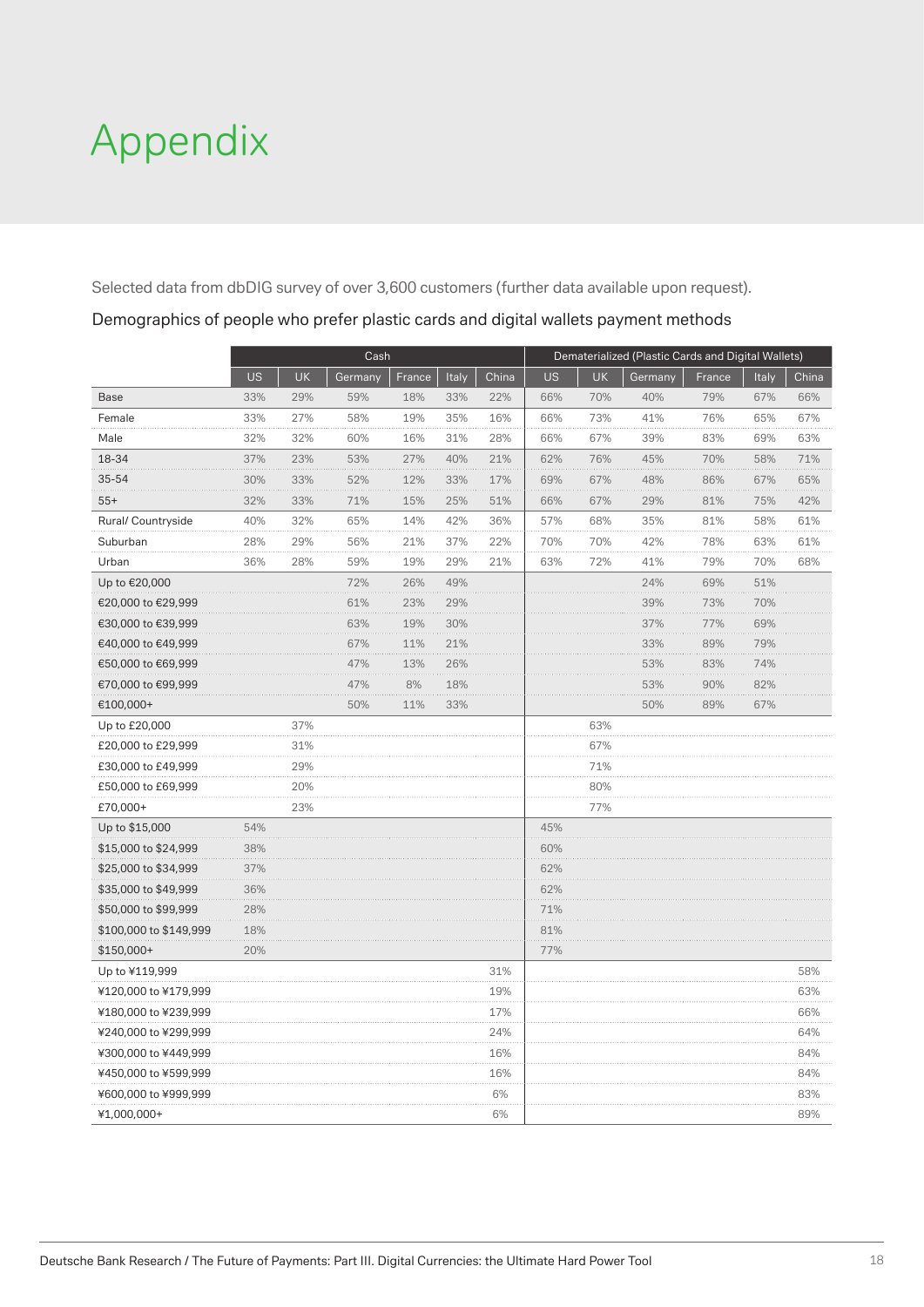To what extent do you agree or disagree with the following statements about cryptocurrencies (e.g. bitcoin, litecoin)?

|                            |       | They are easy to purchase |       |            |       | They are good for the overall |       |            | They are volatile |           |       |            |
|----------------------------|-------|---------------------------|-------|------------|-------|-------------------------------|-------|------------|-------------------|-----------|-------|------------|
|                            | 18-34 | $35 - 54$                 | $55+$ | <b>NET</b> | 18-34 | $35 - 54$                     | $55+$ | <b>NET</b> | 18-34             | $35 - 54$ | $55+$ | <b>NET</b> |
| Strongly agree             | 18%   | 13%                       | 12%   | 14%        | 15%   | 8%                            | 5%    | 10%        | 19%               | 25%       | 38%   | 27%        |
| Somewhat agree             | 28%   | 25%                       | 24%   | 26%        | 22%   | 16%                           | 8%    | 16%        | 28%               | 30%       | 26%   | 28%        |
| Neither agree nor disagree | 31%   | 41%                       | 40%   | 37%        | 40%   | 44%                           | 38%   | 41%        | 36%               | 34%       | 27%   | 33%        |
| Somewhat disagree          | 16%   | 15%                       | 1.3%  | 15%        | 15%   | 17%                           | 19%   | 17%        | 3%                | 7%        | 5%    | 8%         |
| Strongly disagree          | 6%    | 6%                        | 12%   | 8%         | 8%    | 14%                           | 31%   | 17%        | 4%                | 4%        | 4%    | 4%         |
| % Agree                    |       | 38%                       | 35%   | 40%        | 37%   | 25%                           | 13%   | 26%        | 47%               | 55%       | 64%   | 55%        |
| % Disagree                 |       | 21%                       | 25%   | 23%        | 23%   | 31%                           |       | 34%        | L7%               | 11%       | 10%   | 1.3%       |

| The below tables include the US, the UK, Germany, France, and Italy. |  |  |  |  |  |  |
|----------------------------------------------------------------------|--|--|--|--|--|--|
|----------------------------------------------------------------------|--|--|--|--|--|--|

|                            |       | It is difficult to sell them |       |     |       | They are completely anonymous |       |            | They are unregulated |           |       |     |
|----------------------------|-------|------------------------------|-------|-----|-------|-------------------------------|-------|------------|----------------------|-----------|-------|-----|
|                            | 18-34 | 35-54                        | $55+$ | NET | 18-34 | $35 - 54$                     | $55+$ | <b>NET</b> | 18-34                | $35 - 54$ | $55+$ | NET |
| Strongly agree             | L4%   | 14%                          | 18%   | 15% | 7%    | 15%                           | 19%   | 17%        | L8%                  | 24%       | 33%   |     |
| Somewhat agree             | 23%   | 25%                          | 25%   | 24% | 26%   | 28%                           | 28%   | 27%        | 26%                  | 28%       | 35%   | 30% |
| Neither agree nor disagree | 37%   | 43%                          | 44%   | 41% | 36%   | 41%                           | 37%   | 38%        | 35%                  | 35%       | 24%   | 32% |
| Somewhat disagree          |       |                              | 8%    | 13% | 5%    | 12%                           | 9%    | 12%        | 14%                  | 9%        | 5%    | 9%  |
| Strongly disagree          | 9%    | 6%                           | 4%    | 6%  | 6%    | 5%                            | 7%    | 6%         | 6%                   | 5%        | 3%    | 5%  |
| % Agree                    | 37%   | 39%                          | 43%   | 40% | 43%   |                               |       | 44%        | 44%                  | 52%       | 68%   | 54% |
| % Disagree                 |       | 18%                          | 13%   | 19% | $1\%$ | 17%                           | 17%   | 18%        | 20%                  | 14%       | 8%    | 14% |

|                            |       | It is easy to commit fraud using them |       |     |       |           | They are difficult to understand |            | They are replacing cash |           |       |            |
|----------------------------|-------|---------------------------------------|-------|-----|-------|-----------|----------------------------------|------------|-------------------------|-----------|-------|------------|
|                            | 18-34 | $35 - 54$                             | $55+$ | NET | 18-34 | $35 - 54$ | $55+$                            | <b>NET</b> | 18-34                   | $35 - 54$ | $55+$ | <b>NET</b> |
| Strongly agree             | 21%   | 22%                                   | 31%   | 24% | 20%   | 21%       | 33%                              | 25%        | 12%                     | 9%        | 7%    | 9%         |
| Somewhat agree             | 29%   | 30%                                   | 30%   | 30% | 30%   | 32%       | 34%                              | 32%        | 22%                     | 19%       | 13%   | 18%        |
| Neither agree nor disagree | 33%   | 37%                                   | 29%   | 33% | 27%   | 32%       | 22%                              | 27%        | 29%                     | 32%       | 24%   | 29%        |
| Somewhat disagree          | 13%   | 8%                                    | 4%    | 9%  | 4%    | 10%       | 6%                               | 10%        | 21%                     | 20%       | 20%   | 20%        |
| Strongly disagree          | 5%    | 4%                                    | 4%    | 4%  | 9%    | 5%        | 4%                               | 6%         | 16%                     | 21%       | 36%   | 24%        |
| % Agree                    | 50%   | 51%                                   | 62%   | 54% | 50%   | 53%       | 67%                              | 57%        | 34%                     | 28%       | 20%   | 27%        |
| % Disagree                 |       |                                       | 9%    | 13% | 3%    | 15%       | 10%                              | 16%        | 37%                     | 41%       | 56%   |            |

|                            |       | They are replacing debit/ credit cards |       |            |       | I will never invest in them |       |            | They are creating a financial bubble |           |       |            |
|----------------------------|-------|----------------------------------------|-------|------------|-------|-----------------------------|-------|------------|--------------------------------------|-----------|-------|------------|
|                            | 18-34 | $35 - 54$                              | $55+$ | <b>NET</b> | 18-34 | $35 - 54$                   | $55+$ | <b>NET</b> | 18-34                                | $35 - 54$ | $55+$ | <b>NET</b> |
| Strongly agree             | 12%   | 9%                                     | 5%    | 9%         | 21%   | 27%                         | 50%   | 33%        | 13%                                  | 16%       | 25%   | 18%        |
| Somewhat agree             | 22%   | 15%                                    | 10%   | 16%        | 23%   | 26%                         | 20%   | 23%        | 28%                                  | 30%       | 33%   | 30%        |
| Neither agree nor disagree | 31%   | 30%                                    | 26%   | 29%        | 33%   | 31%                         | 21%   | 29%        | 38%                                  | 41%       | 32%   | 37%        |
| Somewhat disagree          | 20%   | 22%                                    | 22%   | 21%        | 15%   | 10%                         | 5%    | 10%        | 13%                                  | 10%       | 6%    | 10%        |
| Strongly disagree          | 15%   | 23%                                    | 37%   | 25%        | 8%    | 6%                          | 3%    | 5%         | 7%                                   | 4%        | 4%    | 5%         |
| % Agree                    | 34%   | 25%                                    | 15%   | 25%        | 45%   | 53%                         | 70%   | 56%        | 42%                                  | 46%       | 58%   | 48%        |
| % Disagree                 | 36%   | 45%                                    | 59%   | 46%        | 22%   | 15%                         | 9%    | 15%        | 20%                                  | 13%       | 10%   | 15%        |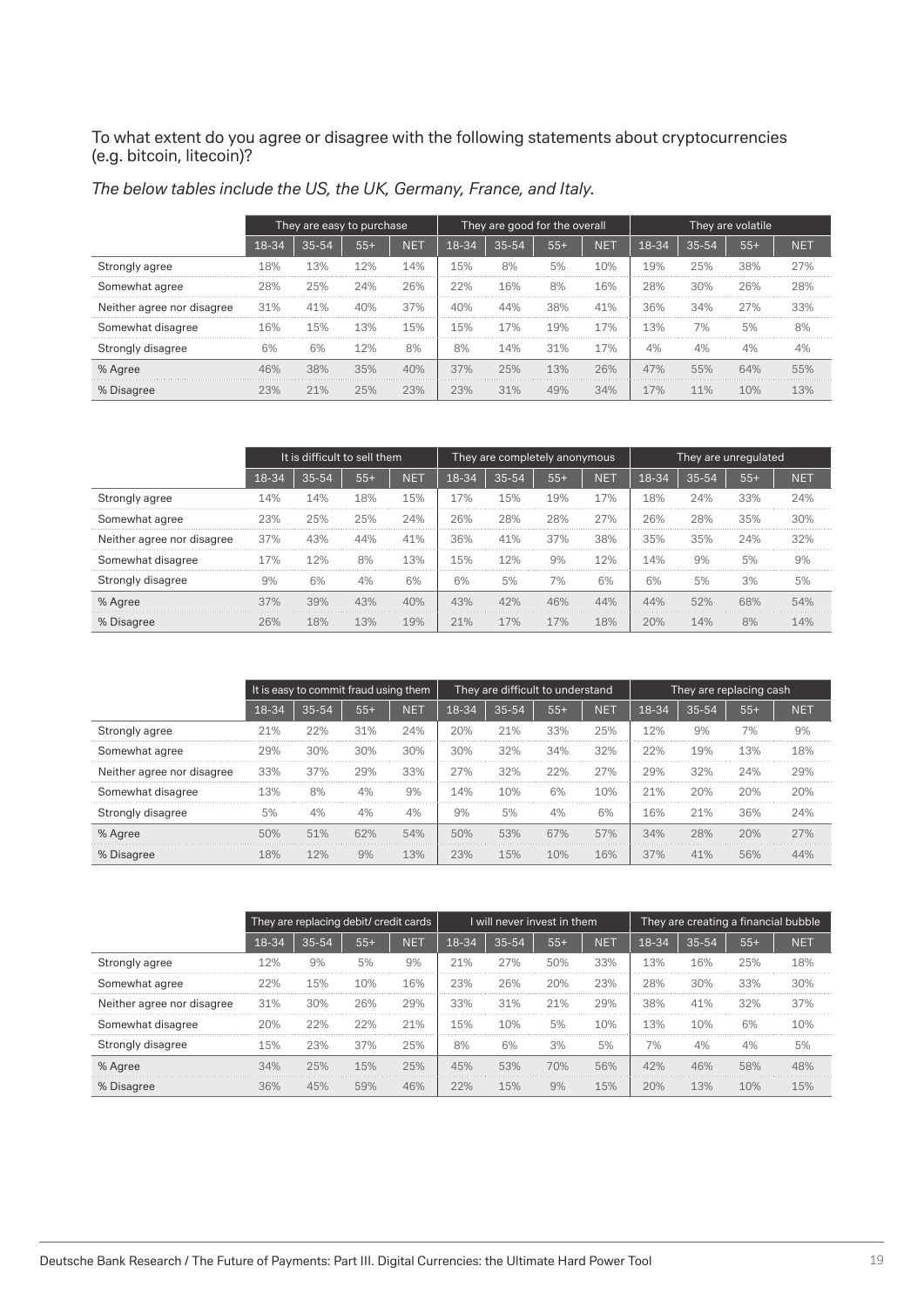To what extent do you agree or disagree with the following statements about cryptocurrencies (e.g. bitcoin, litecoin)?

#### *The below tables include China.*

|                            |       | They are easy to purchase |       |            | They are good for the overall |           |       |            | They are volatile |           |       |            |
|----------------------------|-------|---------------------------|-------|------------|-------------------------------|-----------|-------|------------|-------------------|-----------|-------|------------|
|                            | 18-34 | $35 - 54$                 | $55+$ | <b>NET</b> | 18-34                         | $35 - 54$ | $55+$ | <b>NET</b> | 18-34             | $35 - 54$ | $55+$ | <b>NET</b> |
| Strongly agree             | 16%   | 14%                       | 26%   | 16%        | 18%                           | 15%       | 12%   | 16%        | 17%               | 15%       | 25%   | 17%        |
| Somewhat agree             | 33%   | 36%                       | 40%   | 35%        | 30%                           | 27%       | 12%   | 27%        | 27%               | 27%       | 29%   | 27%        |
| Neither agree nor disagree | 28%   | 27%                       | 13%   | 26%        | 29%                           | .31%      | 25%   | 30%        | 34%               | 36%       | .31%  | 35%        |
| Somewhat disagree          | 15%   | 18%                       | 13%   | 16%        | 17%                           | 20%       | 27%   | 20%        | 16%               | 15%       | 13%   | 16%        |
| Strongly disagree          | 7%    | 5%                        | 8%    | 6%         | 6%                            | 7%        | 24%   | 8%         | 5%                | 7%        | 2%    | 6%         |
| % Agree                    | 49%   | 50%                       | 66%   | 51%        | 48%                           | 42%       | 24%   | 43%        | 44%               | 42%       | 54%   |            |
| % Disagree                 |       | 23%                       | 21%   | 23%        | 23%                           | 27%       | 51%   | 28%        | 21%               | 23%       | 15%   |            |

|                            |       | It is difficult to sell them |       |     |       | They are completely anonymous |       |            | They are unregulated |           |       |            |
|----------------------------|-------|------------------------------|-------|-----|-------|-------------------------------|-------|------------|----------------------|-----------|-------|------------|
|                            | 18-34 | $35 - 54$                    | $55+$ | NET | 18-34 | $35 - 54$                     | $55+$ | <b>NET</b> | 18-34                | $35 - 54$ | $55+$ | <b>NET</b> |
| Strongly agree             | 12%   | 16%                          | 15%   | 14% | 16%   | 15%                           | 16%   | 16%        | 16%                  | 14%       | 29%   | 16%        |
| Somewhat agree             | 30%   | 22%                          | 30%   | 26% | 27%   | 23%                           | 37%   | 26%        | 34%                  | 29%       | 27%   | 31%        |
| Neither agree nor disagree | 25%   | 29%                          | 36%   | 28% | 38%   | 32%                           | 29%   | 34%        | 30%                  | 31%       | 17%   | 29%        |
| Somewhat disagree          | 25%   | 25%                          | 13%   | 24% | 15%   | 25%                           | 16%   | 20%        | 12%                  | 21%       | 19%   | 17%        |
| Strongly disagree          |       | 9%                           | 6%    | 8%  | 5%    | 5%                            | 2%    | 5%         | 8%                   | 5%        | 8%    | 7%         |
| % Agree                    | 42%   | 38%                          | 45%   | 40% | 42%   | 38%                           | 53%   | 41%        | 50%                  | 43%       | 56%   | 47%        |
| % Disagree                 |       |                              | 19%   | 32% | ንበ%   | 30%                           | 18%   | 24%        | 20%                  | 26%       | 27%   | 24%        |

|                            |       | It is easy to commit fraud using them |       |     |       | They are difficult to understand |       |            | They are replacing cash |           |       |            |
|----------------------------|-------|---------------------------------------|-------|-----|-------|----------------------------------|-------|------------|-------------------------|-----------|-------|------------|
|                            | 18-34 | $35 - 54$                             | $55+$ | NET | 18-34 | $35 - 54$                        | $55+$ | <b>NET</b> | 18-34                   | $35 - 54$ | $55+$ | <b>NET</b> |
| Strongly agree             | 19%   | 14%                                   | 15%   | 16% | .4%   | 14%                              | 10%   | 13%        | 17%                     | 14%       | 10%   | 15%        |
| Somewhat agree             | 37%   | 28%                                   | 34%   | 32% | 29%   | 25%                              | 27%   | 27%        | 31%                     | 25%       | 26%   | 28%        |
| Neither agree nor disagree | 23%   | 34%                                   | 30%   | 28% | 27%   | 30%                              | 39%   | 30%        | 29%                     | 35%       | 12%   | 30%        |
| Somewhat disagree          | 16%   | 16%                                   | 17%   | 16% | 20%   | 20%                              | 18%   | 20%        | 14%                     | 18%       | 22%   | 17%        |
| Strongly disagree          | 6%    | 9%                                    | 4%    | 7%  | 0%    | 11%                              | 6%    | 10%        | 9%                      | 7%        | 30%   | 10%        |
| % Agree                    | 55%   | 42%                                   | 49%   | 48% | 42%   | 39%                              | 37%   | 40%        | 48%                     | 40%       | 36%   | 44%        |
| % Disagree                 |       |                                       | 21%   | 23% | 31%   | 31%                              | 24%   | 30%        | 23%                     | 25%       | 52%   |            |

|                            |       | They are replacing debit/ credit cards |       |            |       | I will never invest in them |       |            | They are creating a financial bubble |           |       |            |
|----------------------------|-------|----------------------------------------|-------|------------|-------|-----------------------------|-------|------------|--------------------------------------|-----------|-------|------------|
|                            | 18-34 | $35 - 54$                              | $55+$ | <b>NET</b> | 18-34 | $35 - 54$                   | $55+$ | <b>NET</b> | 18-34                                | $35 - 54$ | $55+$ | <b>NET</b> |
| Strongly agree             | 16%   | 13%                                    | 11%   | 14%        | 1%    | 14%                         | 21%   | 13%        | 14%                                  | 16%       | 13%   | 15%        |
| Somewhat agree             | 32%   | 29%                                    | 21%   | 30%        | 29%   | 22%                         | 31%   | 26%        | 33%                                  | 32%       | 38%   | 33%        |
| Neither agree nor disagree | 29%   | 31%                                    | 25%   | 30%        | 31%   | 31%                         | 23%   | 30%        | 34%                                  | 32%       | 32%   | 33%        |
| Somewhat disagree          | 17%   | 20%                                    | 26%   | 19%        | 18%   | 22%                         | 19%   | 20%        | 13%                                  | 15%       | 11%   | 14%        |
| Strongly disagree          | 6%    | 7%                                     | 17%   | 7%         | 12%   | 10%                         | 6%    | 10%        | 6%                                   | 6%        | 6%    | 6%         |
| % Agree                    | 48%   | 42%                                    | 32%   | 44%        | 40%   | 37%                         | 52%   | 39%        | 47%                                  | 48%       | 51%   | 48%        |
| % Disagree                 | 23%   | 27%                                    | 43%   | 26%        | 30%   | 32%                         | 25%   | 30%        | 18%                                  | 21%       | 17%   | 19%        |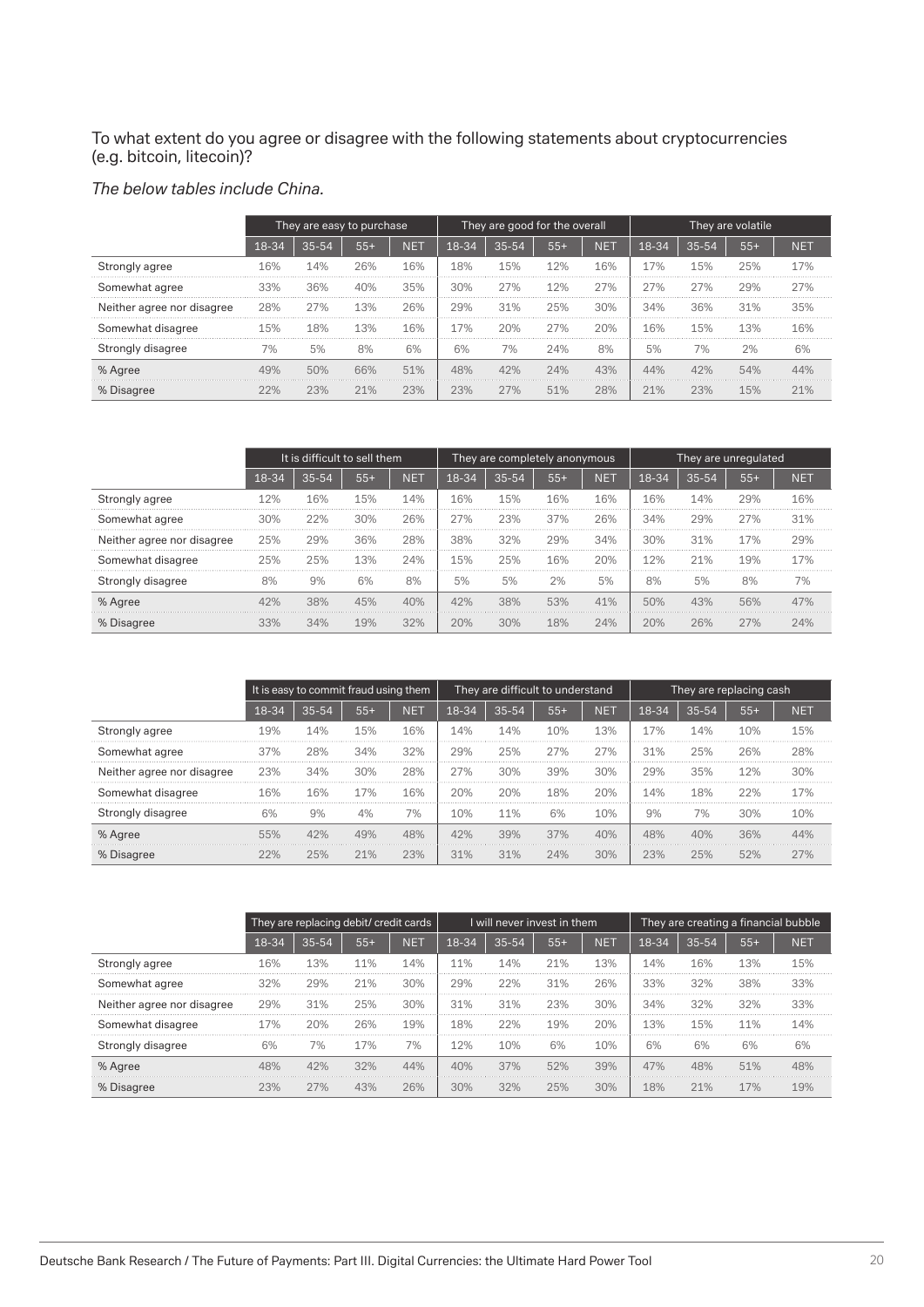#### Demography of citizens who have personally bought/sold crypocurrency in the last 12 months

|         |     | 35-54 |     |
|---------|-----|-------|-----|
| China   | 29% | 26%   | 26% |
| ltaly   | 14% |       |     |
| France  | 14% |       |     |
| Germany | 12% |       |     |
|         | 11% |       |     |
|         |     |       |     |